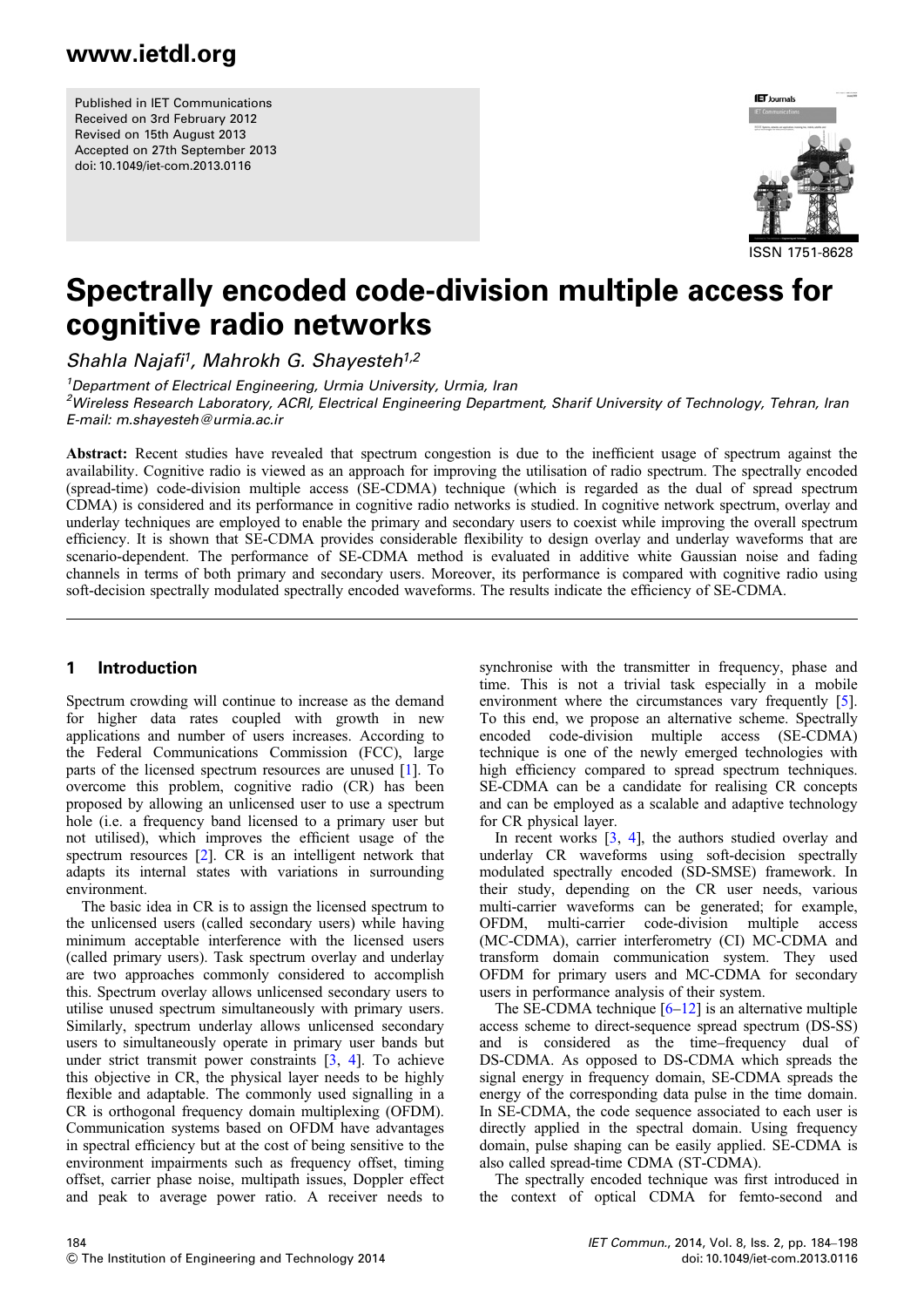pico-second light pulses [9], then extended to the radio frequency and applied to ultra wideband (UWB) nanosecond pulse systems. The application of SE technique in UWB communications could result in significant performance improvement and has many fundamental and enriching principles and features.

SE-CDMA has several advantages over DS-CDMA such as power efficiency, easier rejection of narrowband interference (NBI), more resistance to fading and the ability to utilise unused frequency bands [6–15]. As another advantage of SE-CDMA, consider a recently proposed multi-access technique based on UWB pulse transmission where we need pulses with the high time resolution. In many applications, transmitting a train of UWB or ultra-short pulses may be undesirable because of their impulsive noise characteristic that may cause degradation in systems operating in contiguous frequency band. Hence, reducing the effective instantaneous power of transmitted UWB pulses may prove to be necessary, and the most viable scheme to do so is based on spread-time technique [7, 8].

The ability of matching the transmitted spectrum with the channel spectrum such as when the channel has support on disconnected frequency bands is one of the attractive features of spectrally encoded technique.

The direct application of SE technique to the transmission channels with disjoint or non-continuous frequency band allocation had been studied in [6, 7]. This feature is an extremely important feature in UWB communication systems especially when it encounters multiple interferences and disjoint spectrum allocation mask, which is typical in most UWB environments.

Additionally, it has been shown that the signal-tointerference ratio in the SE technique is better than the spread spectrum (SS) technique in additive white Gaussian noise (AWGN) and fading channels [6, 7].

The ability of SE-CDMA to coexist with several common radio systems has been analysed for UWB impulse radio [7, 8, 11]. In [11], the authors studied a UWB communication system that uses the SE technique to suppress the NBI via spectral shaping. In [12], the effect of the imperfect channel estimation of UWB systems in the presence of NBI was analysed for SE-CDMA and DS-CDMA systems. Furthermore, in [13], a combined time-hopping (TH) and spectrally encoded (SE) multiple access technique was studied. The results indicate that the combined method has much better performance while it has the same bandwidth and spectral efficiency as the conventional SE-CDMA system. In [14], the power level profile of SE-CDMA signals has been analysed. The performance of the system under multiple Gaussian interferences with Rake and maximum likelihood (ML)-based receivers has been studied in [15, 16], and a three-level coding scheme has been proposed. In [17], the authors designed novel orthogonal spreading codes for SE-CDMA that eliminates multiple access interference (MAI). In [18], the authors analysed the performance of matched and partially-matched receivers for a typical UWB spectrally encoded in the presence of multiple tone jammers. They investigated a scenario where there is no information about the jammer frequencies in the transmitter side while it is desirable to cancel it in the receiver side. The results show that the partially-matched receiver outperforms the conventional-matched filter in case of high jammer to signal power ratio.

The advantages of SE-CDMA are inherent flexibility of spectrum shaping and spectrum management, the ability of adapting to channel conditions such as non-continuous

frequency bands and having better performance compared to DS-CDMA. The above characteristics can be an encouragement to employ SE-CDMA in CR systems in order to obtain an effective scheme that improves the overall performance of the system in comparison with commonly used systems.

To the best of the authors' knowledge, so far there has not been any research on the implementation of SE-CDMA in cognitive systems. In this paper, SE-CDMA technique is investigated as a candidate for CR systems. In the following, CR features and requirements are discussed and the ability of SE-CDMA to satisfy these requirements is explained.

• Spectrum sensing: CR should be able to identify the unused portions of the spectrum in a fast and efficient way. Inherent frequency domain operation of SE-CDMA can ease spectrum sensing in the frequency domain.

• Efficient spectrum utilisation (spectrum shaping): After a CR system scans the spectrum and identifies the primary users and unused parts of spectrum, the cognitive secondary users must adjust their waveforms with these frequency bands. SE-CDMA technique can provide such flexibility. In this method, the waveforms can easily be shaped by simply assigning zero codes to the bands in which the primary users exist.

• Adaptation and scalability: SE-CDMA system can be adapted to different transmission environments. Some adaptable parameters are the number of frequency chips, overall bandwidth and chip bandwidth, modulation, codes and signal power. These adaptive parameters can be optimised to achieve various results such as increasing the system throughput, reducing bit error rate, limiting interference to primary users and increasing coverage.

• Multiple accessing and spectral allocation: Multiple accessing is inherited in SE-CDMA technique by assigning different codes to different users.

• *NBI immunity:* NBI suppression can be easily done by assigning zero code to the frequency bands in which NBI exists.

To assess the effect of spectrally encoded CDMA in CR, we consider two enabling CR schemes, including overlay and underlay waveforms. We evaluate the performance of the proposed cognitive SE-CDMA scheme in AWGN and fading channels for both primary and secondary users. We also provide simulations to verify analytical results. Further, we compare its performance with the system recently proposed in [3, 4]. The results show that the proposed schemes are efficient.

In this research, it is assumed that the prior knowledge of the spectrum usage is available. In other words, perfect spectral sensing (i.e. probability of detection  $P_d = 1$  and probability of false alarm  $P_f = 0$ ) is considered, which allows the secondary users to access the channel. This study essentially focuses on the spectrum shaping in cognitive networks rather than spectrum sensing. Moreover, such assumption is made in the recently introduced studies [3, 4] whose results are compared with our work. Performance analysis for the case of  $P_d \neq 1$  and  $P_f \neq 0$  is left for future studies.

This paper is organised as follows: Section 2 describes the model of the system. In Sections 3 and 4, we evaluate the performance of the primary and secondary users in AWGN and fading channels, respectively. Section 5 provides analytical and simulation results. Finally, Section 6 summarises the approach and presents future works.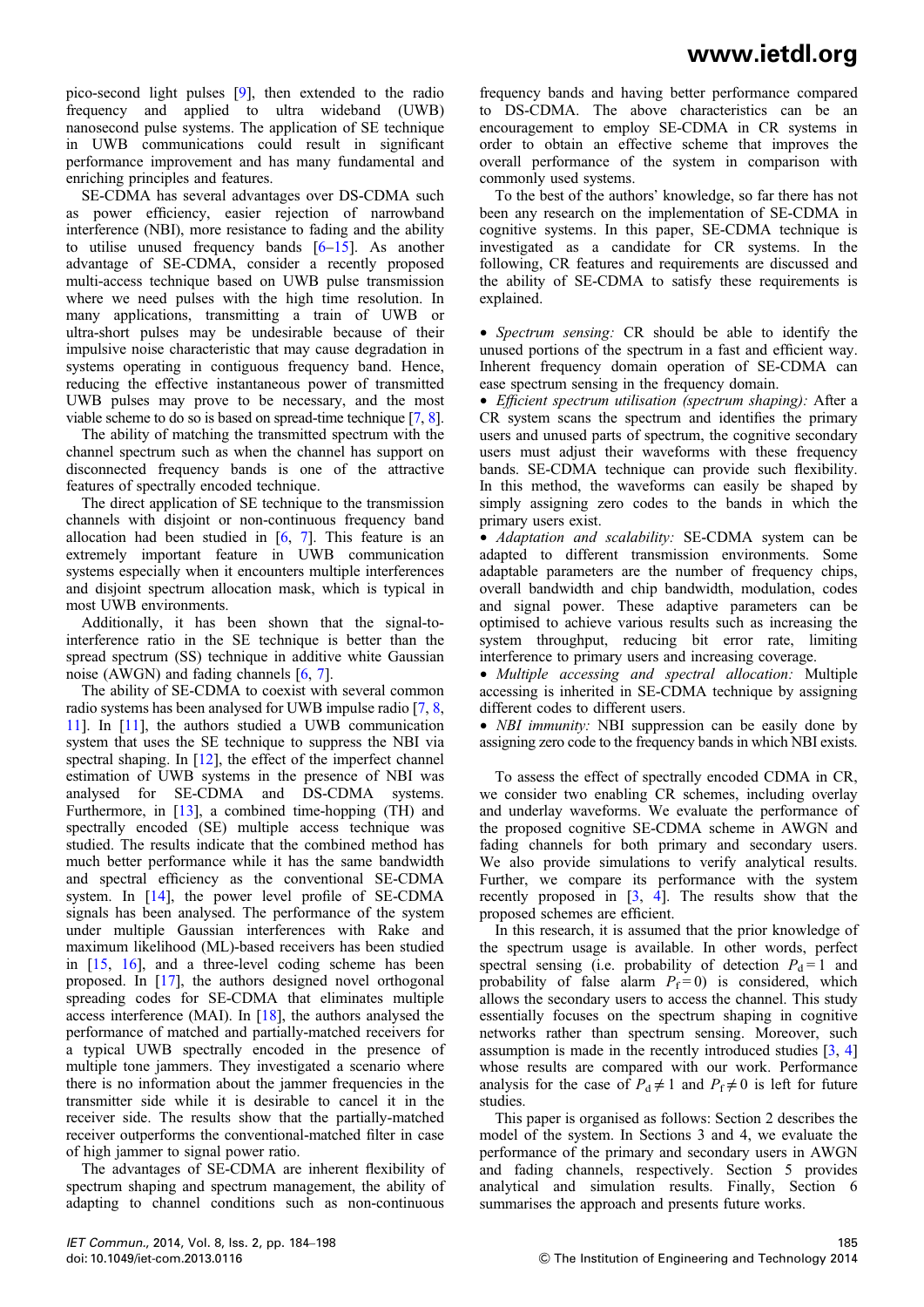### 2 System description

In the existing CR systems, secondary users spread their transmit power over the spectrum using techniques such as CDMA or MB-OFDM-based UWB where all these techniques are wideband. In other words, the basic definition of CR has been associated with UWB technology. In 2002, the FCC approval of UWB underlay networks in 3–10 GHz indicated that this frequency range might be opened [19]. In the SE-CDMA context, UWB is a special implementation of the CR waveform. The problem of wideband systems is to handle the dynamic range of spectrum sensing over the bandwidth of several GHz. In recent studies, low complexity decision fusion method has been proposed for cooperative spectrum sensing of wideband CR and has obtained acceptable performance [20]. The same method can be applied when using SE-CDMA in CR networks.

In CR network, spectrum overlay and underlay techniques are employed to enable primary and secondary users to use the spectrum simultaneously. The inherent ability of SE-CDMA to match the transmitted spectrum with the channel spectrum has enabled the SE-CDMA to be implemented in both underlay and overlay modes. In this paper, in order to design the parameters of cognitive system, we study the performance of SE-CDMA technique in AWGN and fading channels for overlay and underlay techniques.

We employ SE-CDMA for secondary users in both underlay and overlay access techniques. We study the performance of primary users in the presence of underlay SE secondary users. Moreover, the performance of SE secondary users in underlay and overlay schemes is analysed, while the primary users are considered as NBIs.

Fig. 1 shows the block diagram of spectrally encoded transmitter system, a typical spectrum for the kth secondary user data in the presence of the primary user and a PN sequence. To encode a pulse, the spectrum of the original data pulse  $P(f)$  is multiplied by the spectral code  $PN^{k}(f)$ .

The spectrum of  $PN^{k}(f)$  in the baseband consists of  $N/2$ distinct chips, each of bandwidth  $\Omega_c = (2W/N)$  (W is the bandwidth of the spectrally encoded baseband signal). Noting Fig. 1c, it can be written as follows

$$
PN^{k}(f) = \sum_{i=-N/2}^{N/2-1} c_i^{k} \text{rect}\left(\frac{f - (i+1/2)\Omega_c}{\Omega_c}\right) \tag{1}
$$

where  $c_i^k$  is the pseudo-random spectral code of the kth secondary user in the ith chip frequency which takes on the values  $(+1, -1)$  for underlay case and the values  $(+1, 0, 1)$  $-1$ ) for overlay scheme. rect(x) is the rectangle function in the interval  $(-1/2, 1/2)$ .

As shown in Fig. 1a, the spectrum of data pulse  $P(f)$  is multiplied by  $PN^{k}(f)$  in the frequency domain, and then the inverse Fourier transform is applied. Therefore, the transmitted pulse of the kth secondary user will be as

$$
q_s^k(t) = F^{-1}\left\{Q_s^k(f)\right\} = F^{-1}\left\{P(f)PN^k(f)\right\} \tag{2}
$$

Considering (1) and for the rectangular

$$
P(f) = \begin{cases} 1, & |f| < W \\ 0, & \text{else} \end{cases}
$$

we obtain

$$
q_s^k(t) = \left[ e^{j\pi\Omega_c t} \Omega_c \sin c(\Omega_c t) \sum_{i=-N/2}^{N/2-1} c_i^k e^{i2\pi j \Omega_c t} \right]
$$
 (3)

Note that  $c_i^k = c_{i-1}^k$  to have real  $q_s^k(t)$ . Because of bandwidth limitation,  $q_s^k(t)$  has infinite duration, and therefore it is necessary to apply some time windows. However, it is shown in  $[4-7]$  that we can extract more than 90% of energy of the pulse that occurs over duration  $2/\Omega_c$ .

The transmitted signal of the kth secondary user can be written as

$$
s_s^k(t) = \sqrt{E_s^k} \sum_m d_m^k q_s^k(t - mT)
$$
 (4)



Fig. 1 Block diagram of spectrally encoded transmitter system, a typical spectrum for the kth secondary user data in the presence of the primary user and a PN sequence

a Block diagram of SE transmitter for the kth secondary user

b Spectrum of the secondary user in the presence of primary user

c Typical PN sequence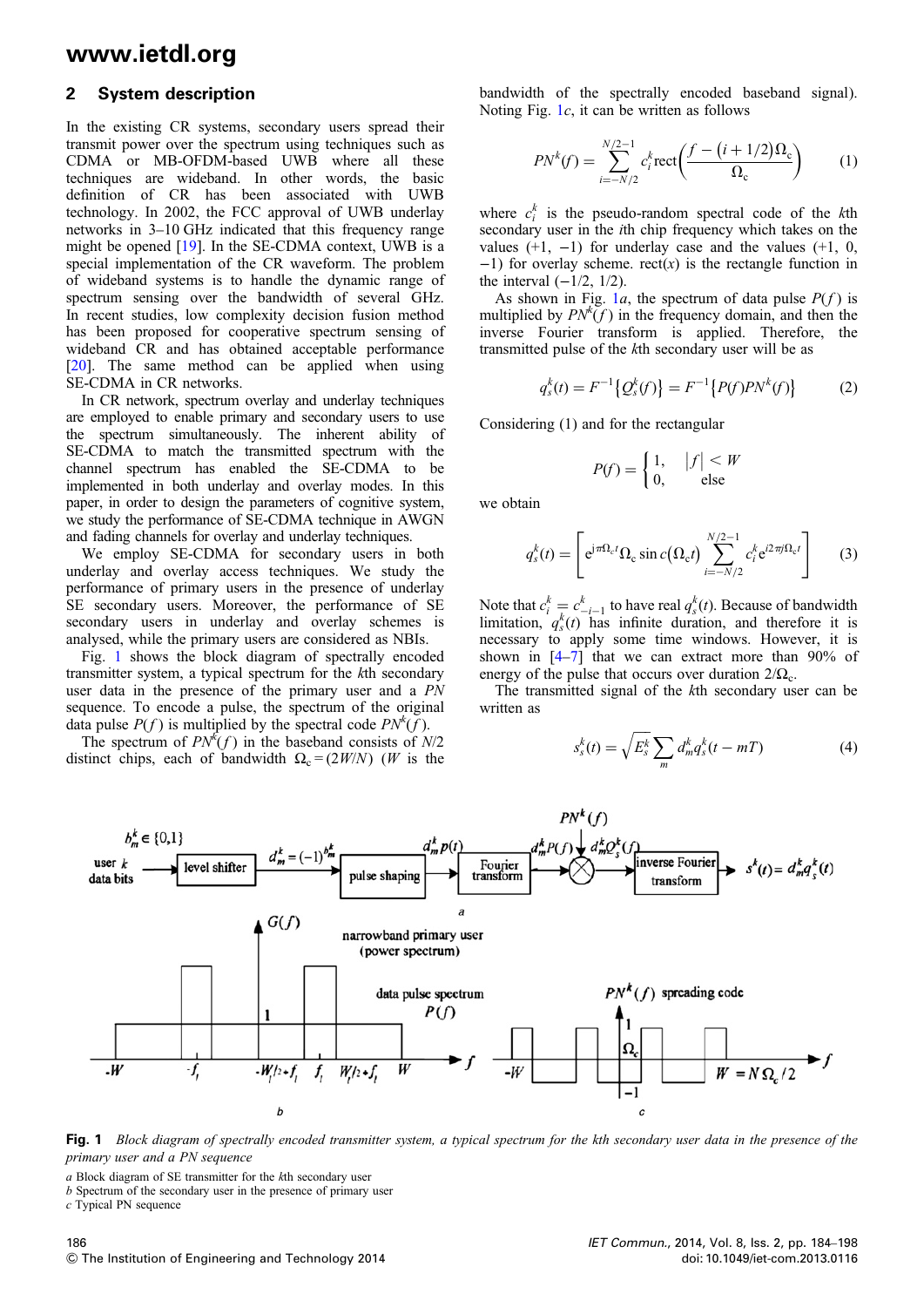where  $d_m^k = (-1)^{b_m^k}$  and  $b_m^k \in \{0, 1\}$  is the *mth* data bit of the *k*th secondary user,  $E_s^k$  is the transmitted energy per bit, and  $1/T$  is the data rate.

Fig. 2 shows the block diagram of the receiver for the primary or secondary users, where  $r(t)$  is the received signal,  $h(t)$  is the impulse response of the channel and  $q(t)$ denotes the transmitted pulse.

#### 2.1 System model for underlay approach

In the underlay technique, the signals of the secondary users are spectrally coincident with the primary users. The underlay method for SE cognitive system is illustrated in Fig. 3. As shown, the code sequence takes on the values  $\{ +1, -1 \}$ with equal probability, and there is overlap from the spectra of primary users to the secondary user. The primary users are considered as the NBIs for the secondary user.

#### 2.2 System model for overlay approach

Spectrum overlay was first proposed by Mitola [21] using the terminology of spectrum pooling. In this method, radios seek spectrum holes for their communications. To improve spectrum efficiency, overlay systems utilise the unused portions of the spectrum, avoiding the interference to the primary users. In order to achieve this, overlay system needs information about the spectrum allocation of licensed users by regularly performing spectrum measurements. Here, it is assumed that we have information about the frequency bands which are occupied by the primary users.



Fig. 2 Block diagram of the receiver for the desired primary or secondary user

In our method, for overlay cognitive SE system, we assign code with zero value in the frequency bands of primary users. In this case, the PN code sequence takes on the values  $\{-1, 0, +1\}$ . Fig. 4 shows the proposed overlay SE signals spectrum.

#### 2.3 Fading channel model

The channel model for the primary user is considered as frequency flat fading. Without loss of generality, it is assumed that the primary user occupies one frequency chip  $(\Omega_c)$ . Hence, the channel model can be written as

$$
H_p(f) = \alpha_{f_i}^p \text{rect}\bigg(\frac{f - f_i}{\Omega_c}\bigg), \quad \alpha_{f_i}^p = \beta_{f_i}^p e^{j\theta_{f_i}^p} \tag{5}
$$

where  $\alpha_{f_i}^p$  is the complex coefficient of the channel in the frequency chip whose central frequency is  $f_i$ ,  $\beta_{f_i}^p$  is the amplitude having Rayleigh distribution with  $E(\beta_{f_i}^p) = \sigma^2$ and  $\theta_{f_i}^p$  is the random phase with uniform distribution. The random variables  $\beta_{f_i}^p$  and  $\theta_{f_i}^p$  are stochastically independent.

The channel for the secondary user is assumed frequency non-selective in each frequency chip, while it is frequency selective in the bandwidth W, that is,  $(\Delta f)_{c} \ll W$ , where  $(\Delta f)_{c}$  is the channel coherence bandwidth [22]. It is also considered that the fading is slow. Therefore, the channel can be modelled as

$$
H_s(f) = \sum_{n=-N/2}^{N/2-1} \alpha_n \text{rect}\bigg(\frac{f - (n+1/2)\Omega_c}{\Omega_c}\bigg),
$$
  

$$
\alpha_n = \beta_n e^{j\theta_n}
$$
 (6)

where  $\alpha_n$ ,  $\beta_n$  and  $\theta_n$  have the same characteristics as mentioned for primary user channel (note that  $\beta_n = \beta_{-n-1}$ ).

Generally, there is a correlation between  $\beta_n$  and  $\beta_n$ . However, the analysis will be so complex if we consider the correlation and the closed analytical form cannot be obtained. Thus, we assume that  $\beta_n$  and  $\beta_n$  are uncorrelated



**Fig. 3** Typical underlay cognitive spectrum of spectrally encoded signal

IET Commun., 2014, Vol. 8, Iss. 2, pp. 184–198 doi: 10.1049/iet-com.2013.0116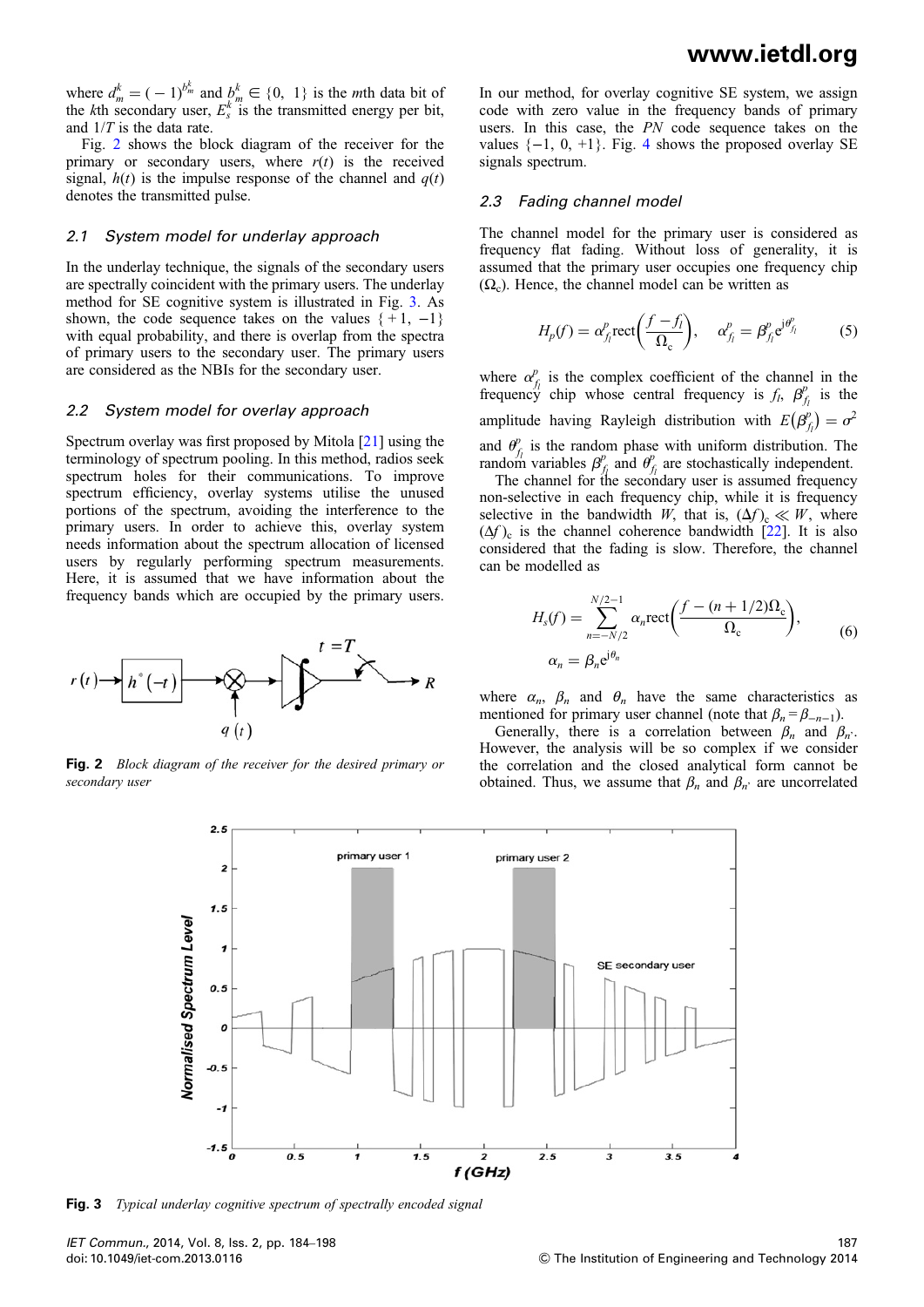

Fig. 4 Overlay cognitive spectrally encoded signal spectrum

to obtain closed-form expressions for performance evaluation. It has been shown in [13] that the above channel model well approximates the model of 802.15.4a standard for UWB communications.

### 3 Performance analysis of primary users

In this section, the effect of the secondary user transmission on the performance of the primary users is investigated. In the overlay technique, since the secondary users' codes are set to zero in the frequency band that the primary user exists, there is no interference from the secondary users to the primary user. That is, in overlay scheme the primary user transmission is simply a non-interference transmission. Therefore, we just consider the primary users performance in the underlay scheme.

As mentioned, we assume that the primary users occupy one frequency chip of the PN sequence, that is

$$
W_l = \frac{W}{N/2} = \frac{2W}{N} = \Omega_c, \quad l = 1, \dots, N_p \tag{7}
$$

where  $W_l$  is the frequency band used by the *l*th primary user and  $N_p$  is the number of primary users in the secondary users frequency band. The received signal at the receiver of the lth primary user for the proposed cognitive system will be as

$$
r(t) = s_p^l(t) \otimes h_p(t) + \sum_{k=1}^{N_s} (s_s^k(t) \otimes h_s(t)) + n(t) \qquad (8)
$$

where  $s_p^l(t)$  is the *l*th primary user signal, ⊗ denotes the convolution operator,  $N_s$  is the number of secondary users and  $s_s^k(t)$  is the signal of the kth secondary user.  $h_p(t)$  and  $h<sub>s</sub>(t)$  are the impulse responses of the primary and secondary users channels, respectively, and  $n(t)$  is a zero-mean Gaussian noise with power spectral density  $N_0/2$ .

As shown in Fig.  $1b$ , the signal of the *l*th primary user with bandwidth  $W_l$ , which is located in the central frequency  $f_l$ , in the time and frequency domains is as follows

$$
s_p^l(t) = \sqrt{E_p^l} \sum_m d_m^l q_p^l(t - mT);
$$
  
\n
$$
S_p^l(f) = \sqrt{E_p^l} \left( \sum_m d_m^l e^{-j2\pi f mT} \right) Q_p^l(f)
$$
 (9)

where  $E_p^l$  is the transmitted energy per bit of the *l*th primary user,  $d_m^l = (-1)^{b_m}$ , and  $b_m^l \in \{0, 1\}$  is the *m*th data bit of the *l*th user; hence  $d_m^l$  takes the values  $\{ +1, -1 \}$ .  $q_p^l(t)$  is the transmitted pulse in the interval  $(0, T)$  which has the rectangular spectrum in the frequency domain, that is

$$
Q_{p}^{l}(f) = \begin{cases} 1, & -W_{l}/2 + f_{l} < |f| < W_{l}/2 + f_{l} \\ 0, & \text{else} \end{cases}
$$
(10)

#### 3.1 AWGN channel

The correlator output of the desired (first) primary user in the interval  $(0, T)$  noting Fig. 2 and using  $(7)$ ,  $(9)$  and  $(10)$  is obtained as

$$
S_{\rm p} = \int_0^T s_{\rm p}^1(t) q_{\rm p}^1(t) \, \mathrm{d}t = \int_{-\infty}^{\infty} S_{\rm p}^1(f) Q_{\rm p}^{1*}(f) \, \mathrm{d}f
$$
  
= 
$$
2 \int_{-W_1/2+f_1}^{W_1/2+f_1} \sqrt{E_{\rm p}^1} \left( \sum_m d_m^p e^{-j2\pi f m T} \right) \left| Q_{\rm p}^1(f) \right|^2 \, \mathrm{d}f \qquad (11)
$$
  
= 
$$
2 \sqrt{E_{\rm p}^1} d_0^1 \Omega_{\rm c}
$$

where  $*$  denotes complex conjugation. Since we assumed that the primary user occupies one frequency chip of secondary users, to compute the interference, we just consider the secondary user's signal in the occupied frequency chip. As a result, considering the secondary user's signal (4) and the transmitted pulse (2), the correlator output due to the interference from the kth secondary user is computed as follows

188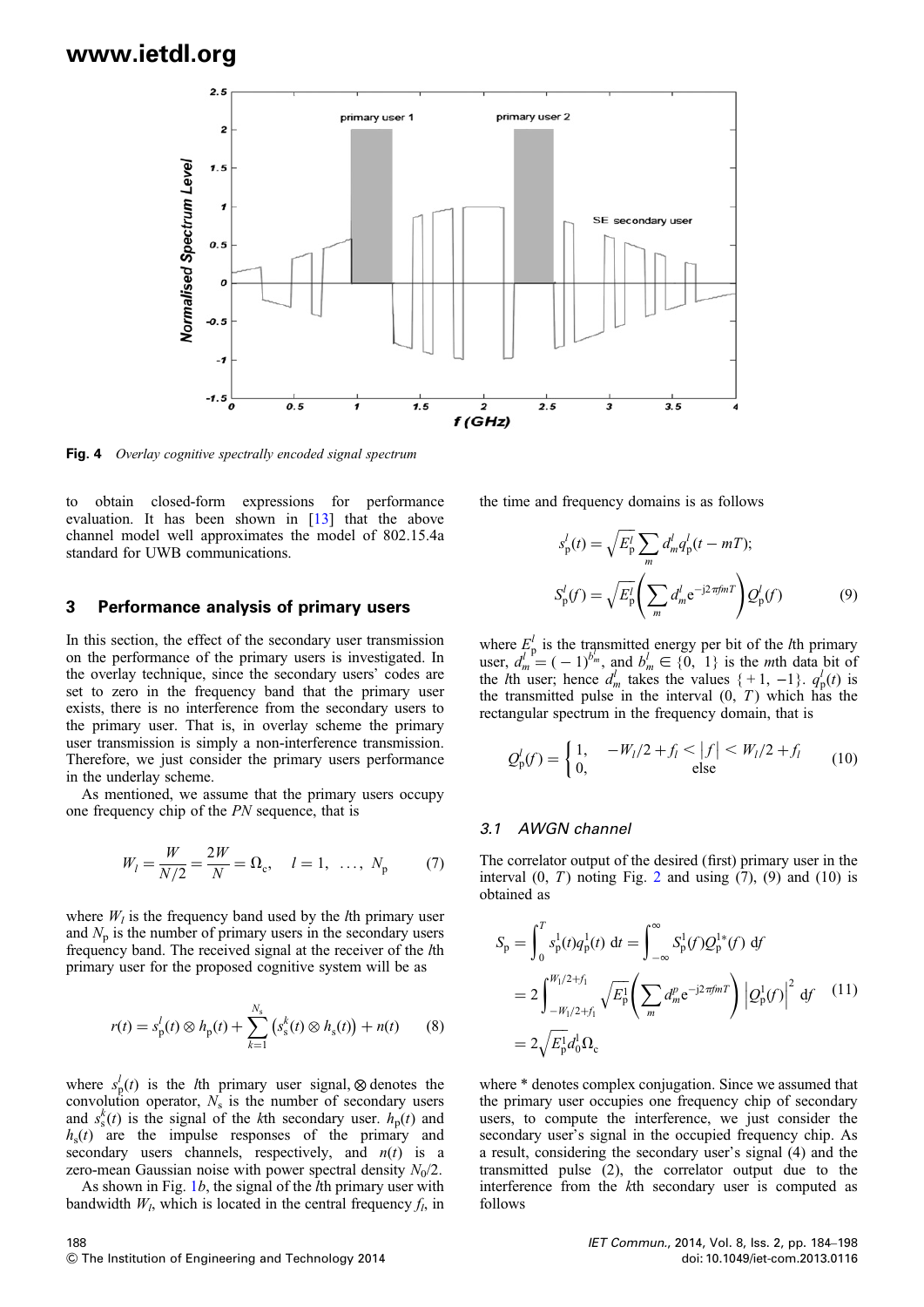$$
I_{s}^{k} = \int_{0}^{T} s_{s}^{k}(t) q_{p}^{1}(t) dt = \int_{-\infty}^{\infty} S_{s}^{k}(f) Q_{p}^{1*}(f) df
$$
  
\n
$$
= 2 \int_{-W_{1}/2+f_{1}}^{W_{1}/2+f_{1}} \left( \sqrt{E_{s}^{k}} \sum_{m} d_{m}^{k} e^{-j2\pi f m T} Q_{s}^{k}(f) \right) Q_{p}^{1*}(f) df
$$
  
\n
$$
= 2 \int_{-W_{1}/2+f_{1}}^{W_{1}/2+f_{1}} \left( \sqrt{E_{s}^{k}} c_{f_{1}}^{k} \sum_{m} d_{m}^{k} e^{-j2\pi f m T} \right) df = 2 \sqrt{E_{s}^{k}} c_{f_{1}}^{k} d_{0}^{k} \Omega_{c}
$$
\n(12)

where  $c_{f_1}^k$  is the code value of the kth secondary user in the frequency chip that the primary user occupies.

Accordingly, the mean and variance of the kth secondary user's interference are obtained as

$$
m_{I_s^k} = 0, \quad \text{Var}(I_s^k) = E((I_s^k)^2)
$$
  
=  $E\left(4E_s^k \left(c_{f_1}^k d_0^k\right)^2 \Omega_c^2\right) = 4E_s^k \Omega_c^2$  (13)

where  $E(\cdot)$  is the expectation operator. Moreover, the variance of noise is calculated as

$$
\text{Var}(n) = 2 \int_{-W_1/2+f_1}^{W_1/2+f_1} \frac{N_0}{2} \left| Q_p^1(f) \right|^2 \, \mathrm{d}f = N_0 \Omega_c \tag{14}
$$

The bit error rate (BER) expression in AWGN channel can be computed as

$$
P_b = Q\left(\sqrt{\text{SINR}}\right) = Q\left(\sqrt{\frac{4E_p^1 \Omega_c}{4\Omega_c \sum_{k=1}^{N_s} E_s^k + N_0}}\right) \quad (15)
$$

where SINR is the signal-to-interference plus noise ratio and  $Q(\cdot)$  is the error function.

#### 3.2 Fading channel

Now, we study the performance of primary users in fading channel. We assume that all secondary users experience the same channel (6) but different from the primary user channel (5). The correlator output of the desired primary user in the interval  $(0, T)$  considering Fig. 2,  $(9)$  and  $(10)$  is computed as

$$
S_{\rm p} = \int_0^T \left( \left( s_{\rm p}^1(t) \otimes h_{\rm p}(t) \right) \otimes h_{\rm p}^*(-t) \right) q_{\rm p}^1(t) \, \mathrm{d}t = \int_{-\infty}^{\infty} S_{\rm p}^1(f) H_{\rm p}(f) H_{\rm p}^*(f) Q_{\rm p}^{1*}(f) \, \mathrm{d}f = 2 \int_{-W_1/2+f_1}^{W_1/2+f_1} \left( \sqrt{E_{\rm p}^1} \sum_m d_m^p e^{-j2\pi f m T} \right) \left| H_{\rm p}(f) \right|^2 \left| Q_{\rm p}^1(f) \right|^2 \, \mathrm{d}f (16)
$$

Noting (5), we obtain

 $H_p(f)$  $\begin{array}{c} \n\end{array}$  $\int_{0}^{2} = (\beta_n^p)^2 \text{rect}\left(\frac{f - f_n}{\Omega}\right)$  $\overline{M}_c$  $(f-f_l)$ 

Thus

 $S_p = 2$  $\int_{1}^{W_1/2+f_1}$  $-W_1/2+f_1$  $\sqrt{E_{\rm p}^1}$   $\sum$ m  $\left(\sqrt{E_{\mathrm{p}}^1}\sum d_{m}^1\mathrm{e}^{-\mathrm{j}2\pi\mathrm{fm}T}\right)\left(\beta_{f_1}^p\right)^2$  $\text{rect}\left(\frac{f-f_1}{Q}\right)$  dy  $\frac{d}{c}$  $= 2\sqrt{E_{\rm p}^{\rm I}}d_0^{\rm I}\Omega_{\rm c}\Bigl(\pmb{\beta}_{f_{\rm I}}^p\Bigr)^2$ (17)

The interference term from the kth secondary user noting (4),  $(5)$ ,  $(6)$  and  $(10)$  is calculated as

$$
I_{s}^{k} = \int_{0}^{T} \left( \left( s_{s}^{k}(t) \otimes h_{s}(t) \right) \otimes h_{p}^{*}(-t) \right) q_{p}^{1}(t) dt
$$
  
\n
$$
= \int_{-\infty}^{\infty} S_{s}^{k}(f) H_{s}(f) H_{p}^{*}(f) Q_{p}^{1*}(f) df
$$
  
\n
$$
= 2 \int_{-\infty}^{\infty} \left( \sqrt{E_{s}^{k}} \sum_{m} d_{m}^{k} e^{-j2\pi f m T} \right) c_{f_{1}}^{k} \alpha_{f_{1}}
$$
  
\n
$$
rect \left( \frac{f - f_{1}}{\Omega_{c}} \right) \alpha_{f_{1}}^{p*} rect \left( \frac{f - f_{1}}{\Omega_{c}} \right) df
$$
  
\n
$$
= 2 \sqrt{E_{s}^{k}} d_{0}^{k} c_{f_{1}}^{k} \Omega_{c} \beta_{f_{1}} \beta_{f_{2}}^{p} e^{\theta_{f_{1}} - \theta_{f_{1}}^{p}}
$$
  
\n(18)

The conditional variance of interference conditioned on  $\beta_f^p$  is obtained as follows

$$
\operatorname{Var}\left(I_{\mathrm{s}}^{k}\middle|\beta_{f_{\mathrm{i}}}^{p}\right)=E\left(\left(I_{\mathrm{s}}^{k}\right)^{2}\middle|\beta_{f_{\mathrm{i}}}^{p}\right)
$$

$$
=E\left(4E_{\mathrm{s}}^{k}\Omega_{\mathrm{c}}^{2}\left(\beta_{f_{\mathrm{i}}}\right)^{2}\left(\beta_{f_{\mathrm{i}}}^{p}\right)^{2}\middle|\beta_{f_{\mathrm{i}}}^{p}\right)=4E_{\mathrm{s}}^{k}\Omega_{\mathrm{c}}^{2}\sigma^{2}\left(\beta_{f_{\mathrm{i}}}^{p}\right)^{2}\quad(19)
$$

The variance due to noise is also computed as

$$
\operatorname{Var}\left(n \middle| \beta_{f_1}^p \right) = \frac{N_0}{2} \times 2 \int_{-W_1/2 + f_1}^{W_1/2 + f_1} \left| H_p(f) \right|^2 \left| \mathcal{Q}_p^1(f) \right|^2 \, df
$$
  
=  $N_0 \Omega_c \left( \beta_{f_1}^p \right)^2$  (20)

By defining

$$
\gamma_b = \text{SINR} = \frac{4E_\text{p}^1 \Omega_\text{c} \left(\beta_{f_\text{l}}^p\right)^2}{4\Omega_\text{c} \sigma^2 \sum_{k=1}^{N_s} E_\text{s}^k + N_0}
$$

the BER expression in fading channel for the primary user can be obtained as follows [22]

$$
P_b = \int Q(\sqrt{\gamma_b}) p(\gamma_b) d\gamma_b = \frac{1}{2} \left( 1 - \sqrt{\frac{\bar{\gamma}_b}{1 + \bar{\gamma}_b}} \right) \tag{21}
$$

where  $\bar{\gamma}_b$  is the average SINR computed as

$$
\bar{\gamma}_b = E[\gamma_b] = \frac{4E_p^1 \Omega_c \sigma^2}{4\Omega_c \sigma^2 \sum_{k=1}^{N_s} E_s^k + N_0}
$$
(22)

#### 4 Performance evaluation of secondary users

In this section, we study the performance of secondary users in the presence of primary users. The secondary users transmit their signals using spectrally encoded CDMA with binary phase shift keying (BPSK) modulation. We evaluate the

& The Institution of Engineering and Technology 2014

189

IET Commun., 2014, Vol. 8, Iss. 2, pp. 184–198 doi: 10.1049/iet-com.2013.0116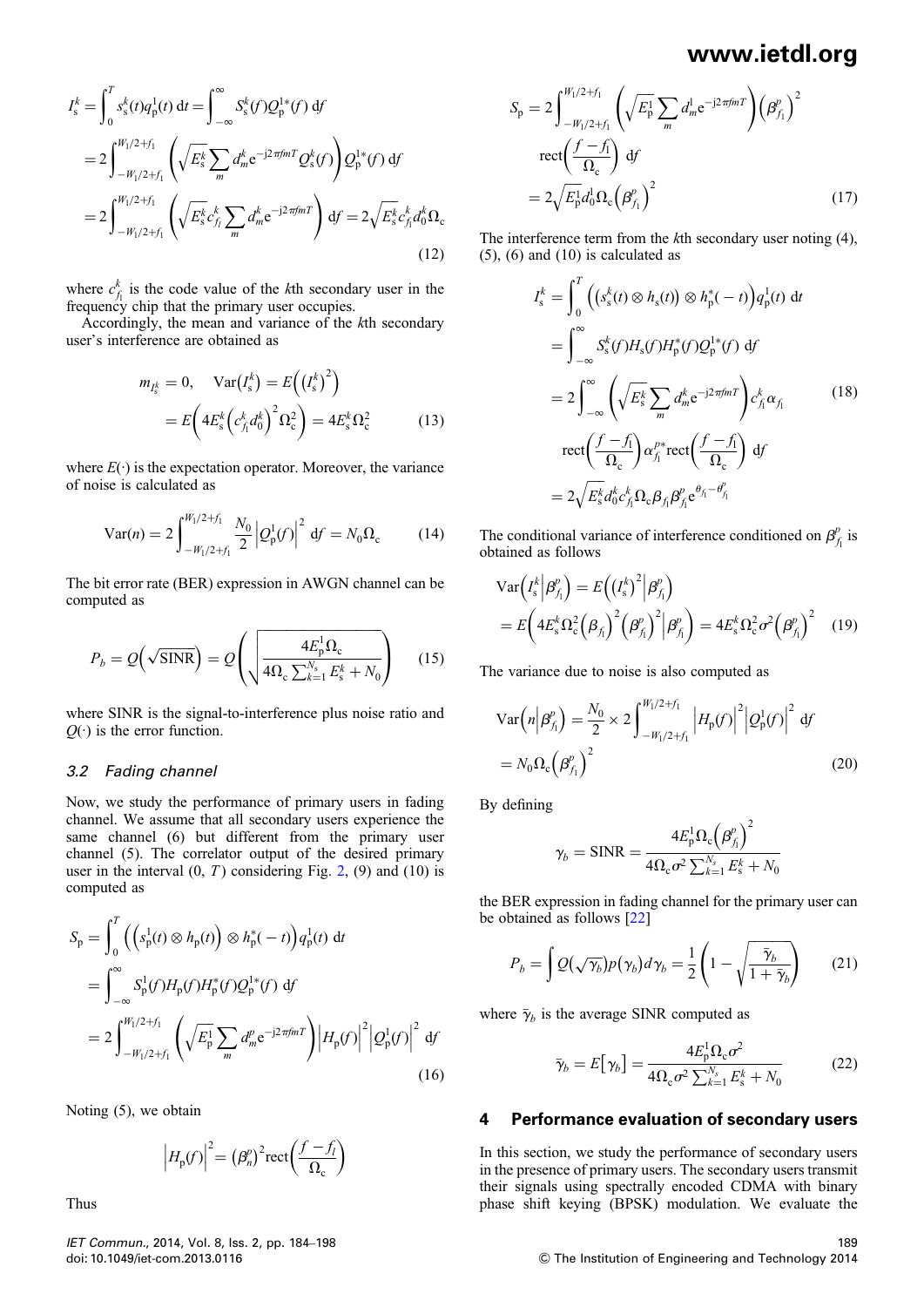performance of secondary user in two cases. In the first case, we assume that the primary users are narrowband Gaussian processes and in the second scheme, we obtain the exact analysis of NBI due to the primary users signals. We consider downlink transmission where the secondary users are synchronous and experience the same fading channel.

#### 4.1 Performance evaluation for underlay approach

As mentioned, we use two level codes for SE secondary users in the underlay scheme. Thus, there is interference from primary users to the secondary users which must be considered. In the following, we study the performance of underlay secondary user in AWGN and fading channels for both Gaussian assumption and exact analysis of primary users' interferences.

4.1.1 AWGN channel: The received signal at the receiver for the proposed cognitive system will be as follows

$$
r(t) = \sum_{k=1}^{N_s} s_s^k(t) + \sum_{l=1}^{N_p} I_p^l + n(t)
$$
 (23)

where  $I_p^l$  is the NBI due to the *l*th primary user.

Fig. 2 shows the block diagram of the receiver in the proposed system. Assuming that the receiver has the information of the PN code of desired (first) user, the correlator correlates the received signal with  $q_s^1(t)$ , which is defined in (3).

The correlator output for the desired secondary user in the interval  $(0, T)$  is

$$
S = \int_0^T s_s^1(t) q_s^1(t) dt = \int_{-\infty}^{\infty} S_s^1(f) Q_s^{1*}(f) df
$$
  
= 
$$
\int_{-W}^W \sqrt{E_s^1} \left( \sum_m d_m^1 e^{-j2\pi f m T} \right) |Q_s^1(f)|^2 df
$$
 (24)

Noting (2), it can be easily proved that  $|Q_{{\rm s}}^{{\rm l}}(f)|$  $2 = |P(f)|$ 2 . Thus, we have

$$
S = \int_{-W}^{W} \left( \sqrt{E_s} \sum_m d_m^1 e^{-j2\pi f m T} \right) \left| P(f) \right|^2 df
$$
  
=  $\sqrt{E_s^1} N \Omega_c d_0^1$  (25)

where we assumed that  $P(f)$  has the rectangular pulse shape in the interval  $(-W, W)$  as shown in Fig. 1*b*.

The correlator output due to the interference from the kth secondary user noting (2) and (4) is obtained as

$$
I_{\text{MAI}}^{k} = \int_{-\infty}^{\infty} S_{\text{s}}^{k}(f) Q_{\text{s}}^{1*}(f) \, df = \int_{-W}^{W} \left( \sqrt{E_{\text{s}}^{k}} \sum_{m} d_{m}^{k} e^{-j2\pi f m T} \right)
$$

$$
\left( \sum_{i=-N/2}^{N/2-1} c_{i}^{k} c_{i}^{1} \text{rect}\left(\frac{f - (i+1/2)\Omega_{\text{c}}}{\Omega_{\text{c}}}\right) \right) \, df
$$

$$
= \sqrt{E_{\text{s}}^{k}} d_{0}^{k} \Omega_{\text{c}} \sum_{i=-N/2}^{N/2-1} c_{i}^{k} c_{i}^{1}
$$
(26)

The mean and variance of the interference from the kth

secondary user are found as

$$
m_{\text{MAI}} = 0, \quad \text{Var}\big(l_{\text{MAI}}^k\big) = E_s^k N \Omega_c^2 \tag{27}
$$

where we assumed that the codes of secondary users are independent. Noise variance can be easily computed as

$$
\text{Var}(n) = \frac{N_0}{2} \int_{-W}^{W} \left| Q_s^1(f) \right|^2 \, \mathrm{d}f = \frac{N_0}{2} 2W = \frac{N_0}{2} N \Omega_{\text{c}} \tag{28}
$$

Gaussian assumption for narrowband primary users' interferences: It has been shown that narrowband OFDM signals can be modelled as Gaussian interference upon the UWB systems [23]. In other work, it is proven that if a general tone is considered as a synchronous interferer, the interference term is zero mean Gaussian process. In addition, WiMax is a narrowband interferer for UWB systems. In the recent study [24], the authors examined WiMax interference as Gaussian. As a result, we can assume the interference of primary users zero-mean Gaussian processes.

To study the effect of interference from the primary users, noting Fig. 1*b*, we consider the power spectrum of the *l*th primary user as

$$
G^{l}(f) = \begin{cases} J_{p}^{l}/2, & -W_{l}/2 + f_{l} < |f| < W_{l}/2 + f_{l} \\ 0, & \text{else} \end{cases}
$$
(29)

where  $W_l$  is the *l*th primary user's bandwidth and  $f_l$  is the central frequency of the lth primary user. The variance of the interference due to the *l*th primary user  $(I_{\text{NBI}}^l)$  is computed as

$$
\operatorname{Var}(I_{\text{NBI}}^{l}) = 2 \times \frac{J_{p}^{l}}{2} \int_{-W_{l}/2+f_{l}}^{W_{l}/2+f_{l}} \left| Q_{s}^{l}(f) \right|^{2} df
$$
  
=  $2 \times \frac{J_{p}^{l}}{2} \int_{-W_{l}/2+f_{l}}^{W_{l}/2+f_{l}} \left| P(f) \right|^{2} df = J_{p}^{l} \Omega_{c}$  (30)

The decision variable (output) at the receiver of the desired secondary user (first user) is

$$
R = \sqrt{E_s^1} N \Omega_c d_0^1 + \sum_{k=2}^{N_s} \left( \sqrt{E_s^k} \Omega_c d_0^k \sum_{i=-N/2}^{N/2-1} c_i^k c_i^1 \right)
$$
  
+ 
$$
\sum_{l=1}^{N_p} I_{\text{NBI}}^l + n
$$
 (31)

where  $n$  is the output Gaussian noise with zero mean. The SINR can be written as follows

$$
SINR = \frac{E^2(s)}{\text{var}(I_{\text{MAI}}) + \text{var}(I_{\text{NBI}}) + \text{var}(n)}
$$
  
= 
$$
\frac{E_s^1 N \Omega_c}{\sum_{k=2}^{N_s} E_s^k \Omega_c + (1/N) \sum_{l=1}^{N_p} J_p^l + ((N_0)/2)}
$$
(32)

Thus, the BER can be obtained as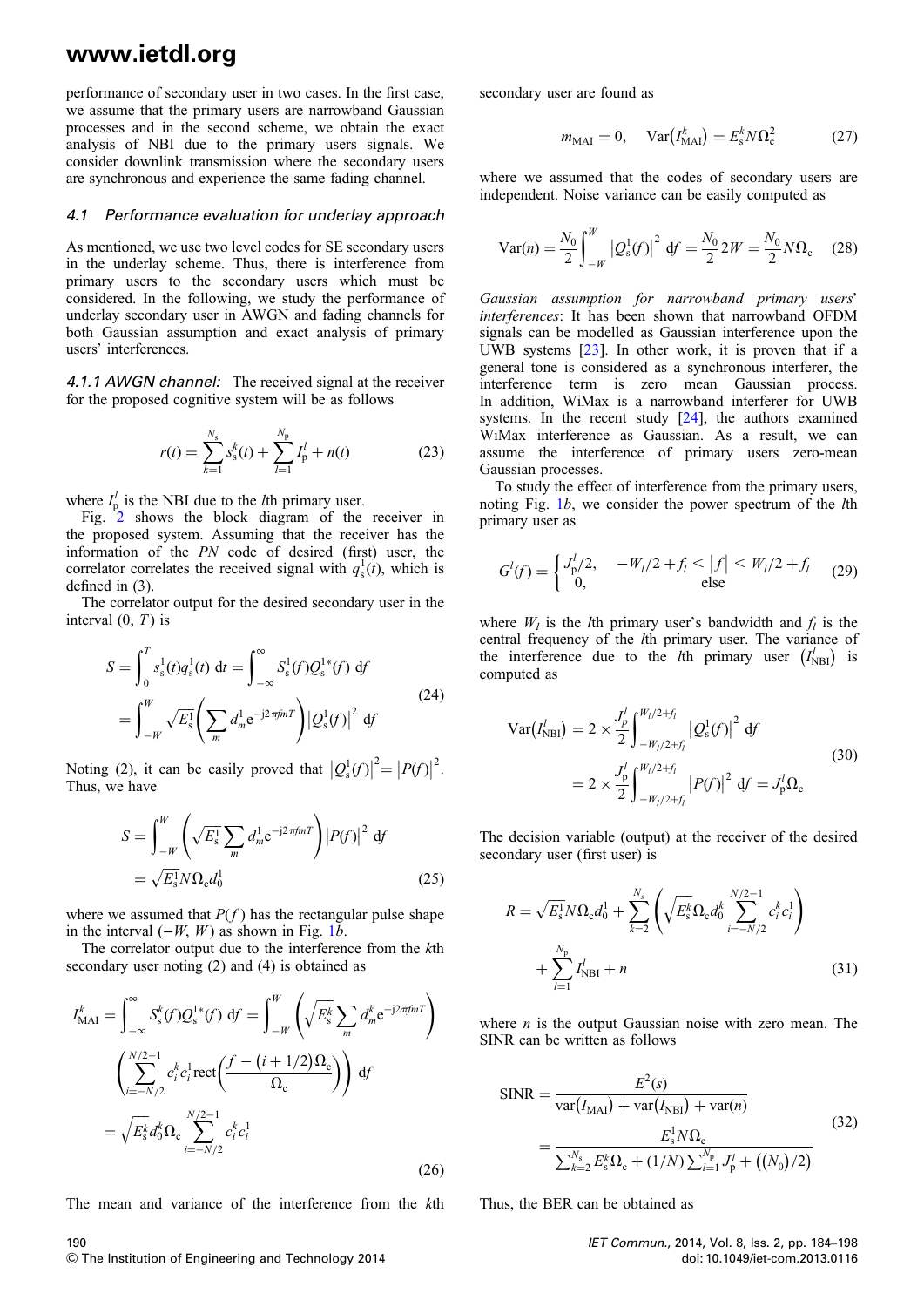$$
P_b = Q\left(\sqrt{\frac{SINR}}{\sum_{k=2}^{N_s} E_s^k \Omega_c + (1/N) \sum_{l=1}^{N_p} J_p^l + ((N_0)/2)}\right)
$$
\n(33)

Exact analysis of narrowband primary users' interferences: Now, we calculate the exact value of NBI from primary users and then we will obtain the BER expression.

The correlator output due to the interference signal of the lth primary user is

$$
I'_{\text{NBI}} = \int_{-\infty}^{\infty} S_p^l(f) Q_s^{1*}(f) df
$$
  
=  $2 \int_{-W_l/2+f_l}^{W_l/2+f_l} \left( \sqrt{E_p^l} \sum_m d_m^l e^{-j2\pi f mT} \right) Q_p^l(f) Q_s^{1*}(f) df$   
=  $2 \sqrt{E_p^l} d_0^l \Omega_c c_{f_l}^l$  (34)

The mean and variance of the NBI are computed as

$$
m_{\text{MAI}} = 0, \quad \text{Var}(I_{\text{NBI}}^l) = 4E_p^l \Omega_c^2
$$
 (35)

Consequently, the BER can be written as

$$
P_b = Q\left(\sqrt{\frac{SINR}}{\sum_{k=2}^{N_s} E_s^k \Omega_c + (1/N) \sum_{l=1}^{N_p} 4E_p^l \Omega_c + ((N_0)/2)}\right)
$$
\n(36)

4.1.2 Fading channel: Now, we analyse the performance of underlay spectrally encoded secondary user in fading channel. The received signal is

$$
r(t) = \sum_{k=1}^{N_s} \left( \sqrt{E_s^k} \sum_m d_m^k q_s^k (t - mT) \right) \otimes h_s(t) + \sum_{l=1}^{N_p} I_p^l + n(t)
$$
\n(37)

The correlator output for the desired secondary user in the interval  $(0, T)$  can be obtained as

$$
S = \int_0^T \left( \left( s_s^1(t) \otimes h_s(t) \right) \otimes h_s^*(-t) \right) q_s^1(t) dt
$$
  
= 
$$
\int_{-\infty}^{\infty} S_s^1(f) H_s(f) H_s^*(f) Q_s^{1*}(f) df
$$
 (38)  
= 
$$
\int_{-W}^{W} \left( \sqrt{E_s^1} \sum_m d_m^1 e^{-j2\pi f mT} \right) |H_s(f)|^2 |Q_s^1(f)|^2 df
$$

From (6), we note that

$$
|H_{\rm s}(f)|^2 = \sum_{n=-N/2}^{N/2-1} \beta_n^2 \text{rect}\bigg(\frac{f - (n+1/2)\Omega_{\rm c}}{\Omega_{\rm c}}\bigg)
$$

Thus, we have

$$
S = \int_{-W}^{W} |P(f)|^2 \left( \sum_{n=-N/2}^{N/2-1} \beta_n^2 \text{rect}\left(\frac{f - (n+1/2)\Omega_c}{\Omega_c}\right) \right)
$$

$$
\left( \sqrt{E_s^1} \sum_m d_m^1 e^{-j2\pi f mT} \right) df
$$

$$
= 2\sqrt{E_s^1} d_0^1 \Omega_c \sum_{n=0}^{N/2-1} \beta_n^2
$$
(39)

The correlator output due to the interference from the kth secondary user is found as

$$
I_{\text{MAI}}^{k} = \int_{-\infty}^{\infty} S_{\text{s}}^{k}(f)H_{\text{s}}(f)H_{\text{s}}^{*}(f)Q_{\text{s}}^{1*}(f) df
$$

$$
= 2\sqrt{E_{\text{s}}^{k}}d_{0}^{k}\Omega_{\text{c}} \sum_{n=0}^{N/2-1} \beta_{n}^{2}c_{n}^{k}c_{n}^{1}
$$
(40)

The conditional variances of interference from the secondary users and noise are computed as

$$
\operatorname{Var}(I_{\text{MAI}}^{k}|\beta_{n}) = E\Big[(I_{\text{MAI}}^{k})^{2}|\beta_{n}\Big] = 4E_{s}^{k}\Omega_{c}^{2}\sum_{n=0}^{N/2-1}\beta_{n}^{4} \quad (41)
$$

$$
\operatorname{Var}(n|\beta_{n}) = \frac{N_{0}}{2}\int_{-W}^{W}|H(f)|^{2}|Q_{s}^{1}(f)|^{2} df
$$

$$
= N_{0}\Omega_{c}\sum_{n=0}^{N/2-1}\beta_{n}^{2} \quad (42)
$$

Gaussian assumption for narrowband primary users' interferences: The variance of interference owing to the *lth* primary user is computed as (see (43))

In slow fading channel, the BER cannot be computed directly like as AWGN channel, because the SINR is a function of  $\beta_n^2$  and the closed form of error probability cannot be computed. Accordingly, we use the Beaulieu series, which is an infinite series for the computation of the cumulative distribution function (CDF) of a random variable using the samples of its moment-generating function [25]. From this series, we have

$$
P_b = P(R = S + \text{MAI} + \text{NBI} + n < 0 | d_0^1 = 1)
$$
\n
$$
= \frac{1}{2} - \sum_{m=1 \atop m \in N_{\text{odd}}} \frac{2 \text{Im}\{\varphi_R(jm\omega_o) | d_0^1 = 1\}}{m\pi} \tag{44}
$$

where  $N_{\text{odd}}$  is the set of odd natural numbers,  $\phi_R(s)$  is the moment-generating function of R and  $\omega_o$  is the sampling

$$
\text{Var}\Big(I_{\text{NBI}}^{l}\Big|\beta_{f_{l}}\Big) = 2 \times \frac{J_{p}^{l}}{2} \int_{-W_{l}/2+f_{l}}^{W_{l}/2+f_{l}} \left|H_{s}(f)\right|^{2} \left|Q_{s}^{l}(f)\right|^{2} \, df = 2 \times \frac{J_{p}^{l}}{2} \int_{-W_{l}/2+f_{l}}^{W_{l}/2+f_{l}} \left(\sum_{n=0}^{N/2-1} \beta_{n}^{2} \text{rect}\Big(\frac{f - (n+1/2)\Omega_{c}}{\Omega_{c}}\Big)\right) \, df = J_{p}^{l} \Omega_{c} \beta_{f_{l}}^{2} \tag{43}
$$

IET Commun., 2014, Vol. 8, Iss. 2, pp. 184–198 doi: 10.1049/iet-com.2013.0116

191 & The Institution of Engineering and Technology 2014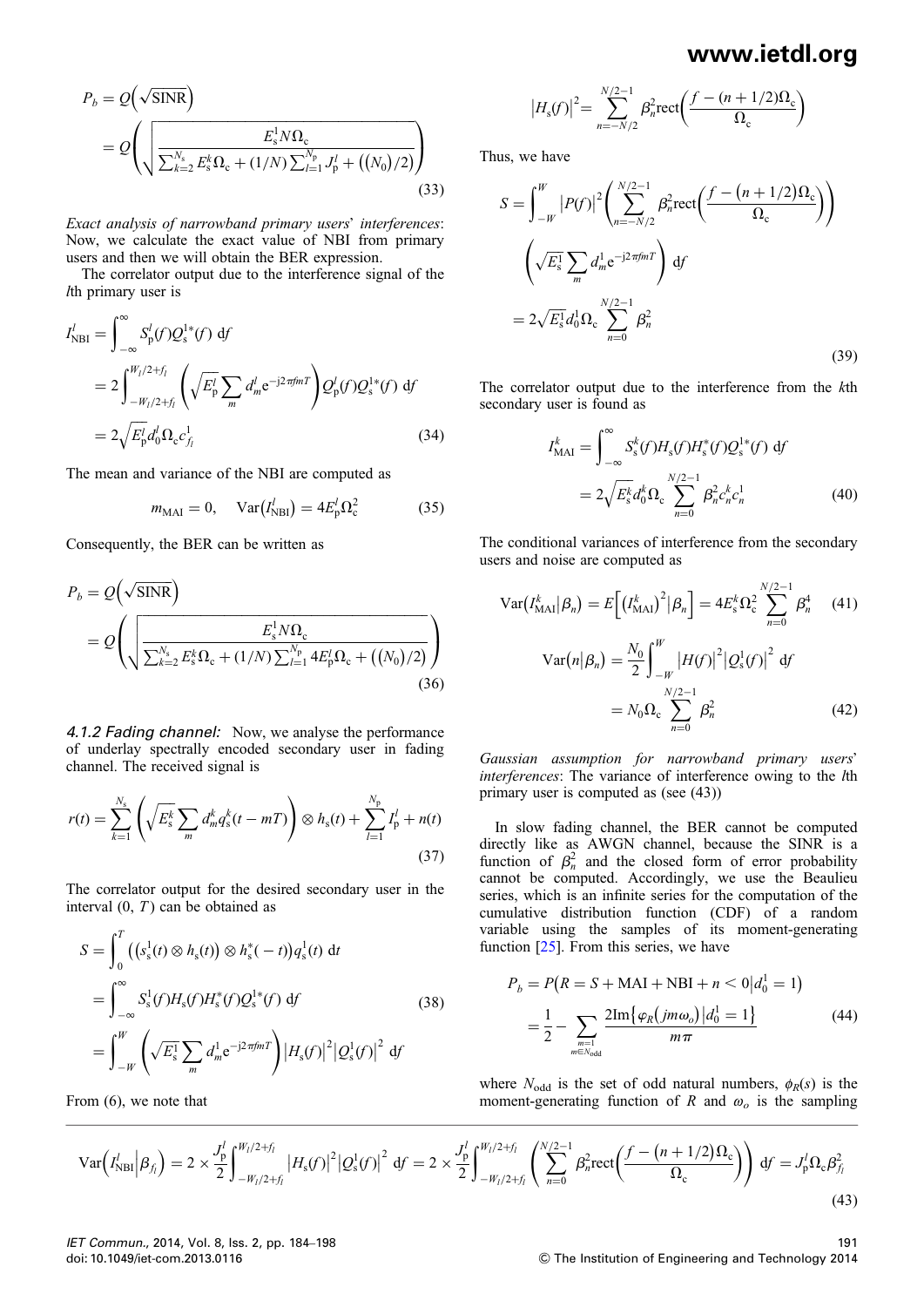rate.  $\phi_R(s)$  can be computed as follows

$$
\varphi_{(R=S+\text{MAI}+\text{NBI}+n)}|_{d_0^1=1}(s) = \int \varphi_{R}|_{\beta_{\{n\}}}(s)p\left(\beta_{\{n\}}\right) \, \mathrm{d}\beta_{\{n\}} \tag{45}
$$

To obtain the above integral, at first R and then  $\varphi_{R}$   $\vert_{\beta_{n}}$  be calculated. We note that (s) must be calculated. We note that

$$
R = 2\sqrt{E_s} d_0^1 \Omega_c \sum_{n=0}^{N/2-1} \beta_n^2
$$
  
+ 
$$
\sum_{k=2}^{N_s} \left( 2\sqrt{E_s^k} d_0^k \Omega_c \sum_{n=0}^{N/2-1} \beta_n^2 c_n^k c_n^1 \right) + \sum_{l=1}^{N_p} I_{\text{NBI}}^l + n
$$
(46)

Since *n* and  $I_{\text{NBI}}^{l}$  are Gaussian processes, it can be verified that  $R|_{\beta_{\{n\}}, d_0^k, c_{\{n\}}^k, c_{\{n\}}^1} = \text{constant} + n.$  Thus, we have

$$
R|_{\beta_{\{n\}},\,d_0^k,\,c_{\{n\}}^k,\,c_{\{n\}}^l} \sim N\left(2\sqrt{E_s^1}d_0^1\Omega_c\sum_{n=0}^{N/2-1}\beta_n^2 + \sum_{k=2}^{N_s}2\sqrt{E_s^k}d_0^k\Omega_c\sum_{n=0}^{N/2-1}\beta_n^2c_n^kc_n^1, \sum_{l=1}^{N_p}J_p^l\Omega_c\beta_{f_l}^2 + \sigma_n^2\right)
$$
\n(47)

where  $N(m, \sigma^2)$  denotes Gaussian distribution with mean m and variance  $\sigma^2$ . The variables  $d_0^k$ ,  $c_n^k$  and  $c_n^1$  take on the values +1 or  $-1$  with equal probability. Here, we assume that the energy of secondary users is the same  $(E_s)$  and all primary users have the same power spectrum as  $J_p/2$ . Thus, the moment-generating function conditioned on the fading coefficients can be written as (see (48))

By replacing (48) in (45), the moment-generating function is derived as (see (49))

Noting that  $\beta_n$  has Rayleigh distribution, using a change of variable  $\lambda_n = \beta_n^2$ , it can be verified that

$$
P_{\lambda_n}(\lambda_n) = \frac{1}{\sigma^2} \exp\left(-\frac{\lambda_n}{\sigma^2}\right) \quad E\left(\lambda_n = \beta_n^2\right) = \sigma^2 \tag{50}
$$

Considering the binomial expansion of the first term of the integral in (49), the moment-generating function is obtained as follows (see (51))

Therefore, we have (see (52))

By substituting (52) in (44), the probability of error can be obtained.

Exact analysis of narrowband primary users' interferences: Here, we consider that all primary and secondary users experience the same channel. The interference signal due to the lth primary user is computed

$$
\varphi_{R|\beta(n)}(s) = \prod_{n=0}^{N/2-1} \left[ \left( 1/2 \exp\left\{ 2s\sqrt{E_s} \Omega_c \beta_n^2 \right\} + 1/2 \exp\left\{ -2s\sqrt{E_s} \Omega_c \beta_n^2 \right\} \right)^{N_s-1} \exp\left\{ \left( s^2 (N_0/2) + 2s\sqrt{E_s} \right) \Omega_c \beta_n^2 \right\} \right]
$$
\n
$$
\prod_{l=1}^{N_p} \exp\left\{ s^2 \left( J_p/2 \right) \Omega_c \beta_{j_l}^2 \right\}
$$
\n(48)

$$
\varphi_{R|d_0^1=1}(s) = \int \varphi_{R|\beta_{[n]}}(s) p(\beta_{[n]}) \, d\beta_{[n]}
$$
\n
$$
= \int_0^\infty \cdots \int_0^\infty \prod_{n=0}^{N/2-1} \left[ 1/2 \exp\{2s\sqrt{E_s}\Omega_c\beta_n^2\} + 1/2 \exp\{-2s\sqrt{E_s}\Omega_c\beta_n^2\}\right]^{N_s-1} \exp\{(s^2(N_0/2) + 2s\sqrt{E_s})\Omega_c\beta_n^2\} \right] \tag{49}
$$
\n
$$
\prod_{l=1}^{N_p} \exp\{s^2(J_p/2)\Omega_c\beta_{f_l}^2\} p(\beta_0, \ \ldots, \ \beta_n, \ \ldots, \ \beta_{(N/2)-1}) d\beta_0, \ \ldots, \ d\beta_n, \ \ldots, \ d\beta_{(N/2)-1}
$$

$$
\varphi_{R|d_0-1}(s) = \int \varphi_{R|\beta_{\{n\}}}(s)p(\beta_{\{n\}})d\beta_{\{n\}}\n= \int_0^\infty \dots \int_0^\infty \left(\prod_{n=0}^{N/2-1} \left(\frac{1}{2}\right)^{N_s-1} \sum_{k=0}^{N_s-1} {N_s-1 \choose k} \exp\{-2s(N_s-1-2k)\sqrt{E_s}\Omega_c\lambda_n\}\right) \prod_{l=1}^{N_p} \exp\left\{s^2\left(J_p/2\right)\Omega_c\lambda_{f_l}\right\} \tag{51}
$$
\n
$$
\left(\prod_{n=0}^{N/2-1} \exp\left\{\left(\frac{s^2}{2}N_0+2s\sqrt{E_s}\right)\Omega_c\lambda_n\right\}\right) \left(\prod_{n=0}^{N/2-1} \frac{1}{\sigma^2}\exp\left(-\frac{\lambda_n}{\sigma^2}\right)\right) d\lambda_0, \dots, d\lambda_n, \dots, d\lambda_{(N/2)-1}
$$

$$
\varphi_{R|d_{0}^{1}=1}(s) = \left[ \left( \frac{1}{2} \right)^{N_{s}-1} \sum_{k=0}^{N_{s}-1} {N_{s}-1 \choose k} \times \frac{1}{2s(N_{s}-2-2k)\sqrt{E_{s}}\Omega_{c}\sigma^{2} - \frac{1}{2}s^{2}\Omega_{c}\sigma^{2}(N_{0}+J_{p}) + 1} \right]^{N_{p}}
$$
\n
$$
\left[ \left( \frac{1}{2} \right)^{N_{s}-1} \sum_{k=0}^{N_{s}-1} {N_{s}-1 \choose k} \times \frac{1}{2s(N_{s}-2-2k)\sqrt{E_{s}}\Omega_{c}\sigma^{2} - s^{2}\Omega_{c}\sigma^{2}((N_{0})/2) + 1} \right]^{(N/2)-N_{p}}
$$
\n(52)

192  $©$  The Institution of Engineering and Technology 2014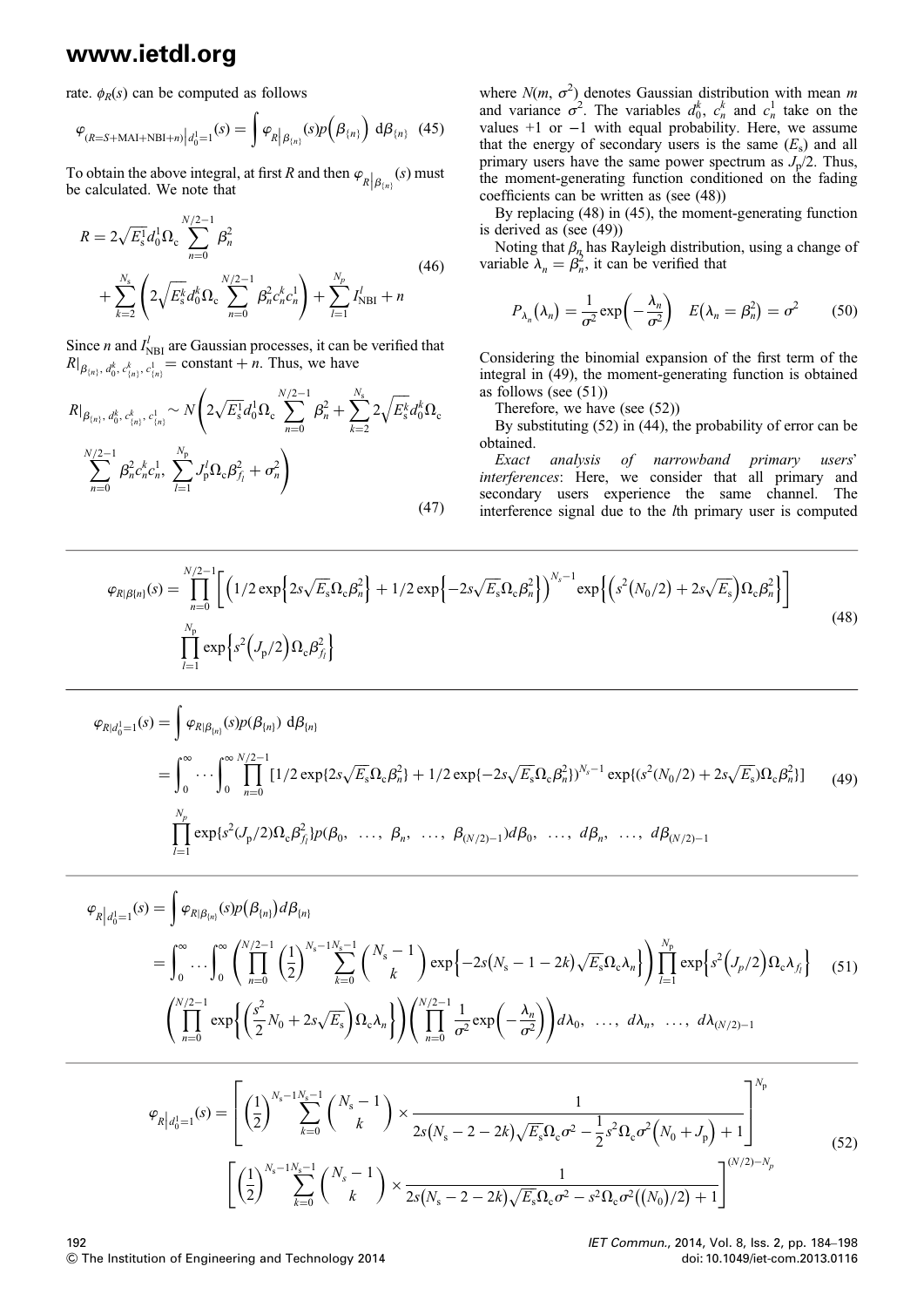as (see (53))

The mean and conditional variance of interference is found as follows

$$
m_{\text{MAI}} = 0, \quad \text{Var}\Big( I_{\text{NBI}}^l \Big| \boldsymbol{\beta}_{f_l} \Big) = 4 E_p^l \Omega_c^2 \boldsymbol{\beta}_{f_l}^4 \tag{54}
$$

Considering the decision variable in (46), we have

$$
R|_{\beta_{\{n\}}, d_0^k, c_{\{n\}}^k, c_{\{n\}}^1} \sim N\left(2\sqrt{E_s^1}d_0^1\Omega_c \sum_{n=0}^{N/2-1} \beta_n^2 + 2\sum_{k=2}^{N_s} \left(\sqrt{E_s^k}d_0^k\Omega_c \sum_{n=0}^{N/2-1} \beta_n^2c_n^kc_n^1\right) + 2\sum_{l=1}^{N_p} \left(\sqrt{E_p^l}d_0^l\Omega_c c_{j_l}^1\beta_{j_l}^2\right), \quad \sigma_n^2\right)
$$
\n(55)

The moment-generating function conditioned on the fading

coefficients can be written as (see (56))

By replacing (56) in (45), the moment-generating function is derived as follows (see (57))

Considering the binomial expansion in (57), the moment-generating function is computed as (see (58))

Thereby, after some manipulations, it is easily obtained that (see (59))

Consequently, the probability of error can be calculated from (44).

#### 4.2 Performance evaluation for overlay approach

As mentioned before, in overlay scheme we assign zero value codes to the frequency chips, in which the primary users exist. Since we assumed that each primary user occupies one frequency chip, the number of zero value codes is equal to the number of primary users  $(N_p)$ . Therefore, the number of frequency chips in  $PN$  sequence, which have the values  $+1$ or  $-1$  are  $N/2 - N_p$  and the interference from primary users will be cancelled. Thus, the computations for overlay SE

$$
I_{\text{NBI}}^{l} = \int_{-\infty}^{\infty} S_{\text{p}}^{l}(f)H_{\text{s}}(f)H_{\text{s}}^{*}(f)Q_{\text{s}}^{l*}(f) df = 2 \int_{-\frac{W_{l}/2+f_{l}}{2}}^{\frac{W_{l}/2+f_{l}}{2}} \left( \sqrt{E_{\text{p}}^{l}} \sum_{m} d_{m}^{l} e^{-j2\pi f m T} \right) Q_{\text{p}}^{l}(f)H_{\text{s}}(f)H_{\text{s}}^{*}(f)Q_{\text{s}}^{l*}(f) df
$$
\n
$$
= 2\sqrt{E_{\text{p}}^{l}} d_{0}^{l} \Omega_{\text{c}} c_{f_{l}}^{1} \beta_{n}^{2} = 2\sqrt{E_{\text{p}}^{l}} d_{0}^{l} \Omega_{\text{c}} c_{f_{l}}^{1} \beta_{f_{l}}^{2}
$$
\n(53)

$$
\varphi_{R|\beta(n)}(s) = \prod_{n=0}^{N/2-1} \left[ \left( 1/2 \exp\left\{ 2s\sqrt{E_s} \Omega_c \beta_n^2 \right\} + 1/2 \exp\left\{ -2s\sqrt{E_s} \Omega_c \beta_n^2 \right\} \right)^{N_s - 1} \exp\left\{ \left( s^2 \left( N_0/2 \right) + 2s\sqrt{E_s} \right) \Omega_c \beta_n^2 \right\} \right]
$$
  
 
$$
\times \left( 1/2 \exp\left\{ 2s\sqrt{E_p} \Omega_c \beta_f^2 \right\} + 1/2 \exp\left\{ -2s\sqrt{E_p} \Omega_c \beta_f^2 \right\} \right)^{N_p}
$$
(56)

$$
\varphi_{R|d_{0}^{1}=1}(s) = \int \varphi_{R|\beta_{\{n\}}}(s)p(\beta_{\{n\}})d\beta_{\{n\}} = \int_{0}^{\infty} \cdots \int_{0}^{\infty} \prod_{n=0}^{N/2-1} \left[ \left( 1/2 \exp\left\{ 2s\sqrt{E_{s}}\Omega_{c}\beta_{n}^{2} \right\} + 1/2 \exp\left\{ -2s\sqrt{E_{s}}\Omega_{c}\beta_{n}^{2} \right\} \right)^{N_{s}-1} \times \exp\left\{ \left( s^{2}(N_{0}/2) + 2s\sqrt{E_{s}} \right) \Omega_{c}\beta_{n}^{2} \right\} \right] \left( 1/2 \exp\left\{ 2s\sqrt{E_{p}}\Omega_{c}\beta_{f_{1}}^{2} \right\} + 1/2 \exp\left\{ -2s\sqrt{E_{p}}\Omega_{c}\beta_{f_{1}}^{2} \right\} \right)^{N_{p}}
$$
\n
$$
p(\beta_{0}, \ldots, \beta_{n}, \ldots, \beta_{(N/2)-1}) d\beta_{0}, \ldots, d\beta_{n}, \ldots, d\beta_{(N/2)-1}
$$
\n(57)

$$
\varphi_{R|d_{0}^{-1}}(s) = \int \varphi_{R|\beta_{\{n\}}}(s)p(\beta_{\{n\}})d\beta_{\{n\}} = \int_{0}^{\infty} \cdots \int_{0}^{\infty} \left(\prod_{n=0}^{N/2-1} \left(\frac{1}{2}\right)^{N_{s}-1} \sum_{k=0}^{N_{s}-1} {N_{s}-1 \choose k} \exp\{-2s(N_{s}-1-2k)\sqrt{E_{s}}\Omega_{c}\lambda_{n}\}\right)
$$

$$
\times \left(\left(\frac{1}{2}\right)^{N_{p}} \sum_{l=0}^{N_{p}} {N_{p} \choose l} \exp\{-2s(N_{p}-2l)\sqrt{E_{p}}\Omega_{c}\lambda_{f_{l}}\}\right) \left(\prod_{n=0}^{N/2-1} \exp\left\{\left(\frac{s^{2}}{2}N_{0}+2s\sqrt{E_{s}}\right)\Omega_{c}\lambda_{n}\right\}\right)
$$

$$
\times \left(\prod_{n=0}^{N/2-1} \frac{1}{\sigma^{2}} \exp\left(-\frac{\lambda_{n}}{\sigma^{2}}\right)\right) d\lambda_{0}, \dots, d\lambda_{n}, \dots, d\lambda_{(N/2)-1}
$$
(58)

$$
\varphi_{R|d_0=1}(s) = \left(\frac{1}{2}\right)^{N_p} \left(\frac{1}{2}\right)^{(N/2)(N_s-1)} \left[\sum_{k=0}^{N_s-1} {N_s-1 \choose k} \times \frac{1}{2s(N_s-2-2k)\sqrt{E_s}\Omega_c\sigma^2 - s^2\Omega_c\sigma^2((N_0)/2) + 1}\right]^{(N/2)-1}
$$

$$
\times \sum_{l=0}^{N_p} \left\{ {N_p \choose l} \sum_{k=0}^{N_s-1} {N_s-1 \choose k} \times \frac{1}{2s(N_s-2-2k)\sqrt{E_s}\Omega_c\sigma^2 + 2s(N_p-2l)\sqrt{E_p}\Omega_c\sigma^2 - (1/2)s^2\Omega_c\sigma^2N_0 + 1} \right\}
$$
(59)

IET Commun., 2014, Vol. 8, Iss. 2, pp. 184–198 doi: 10.1049/iet-com.2013.0116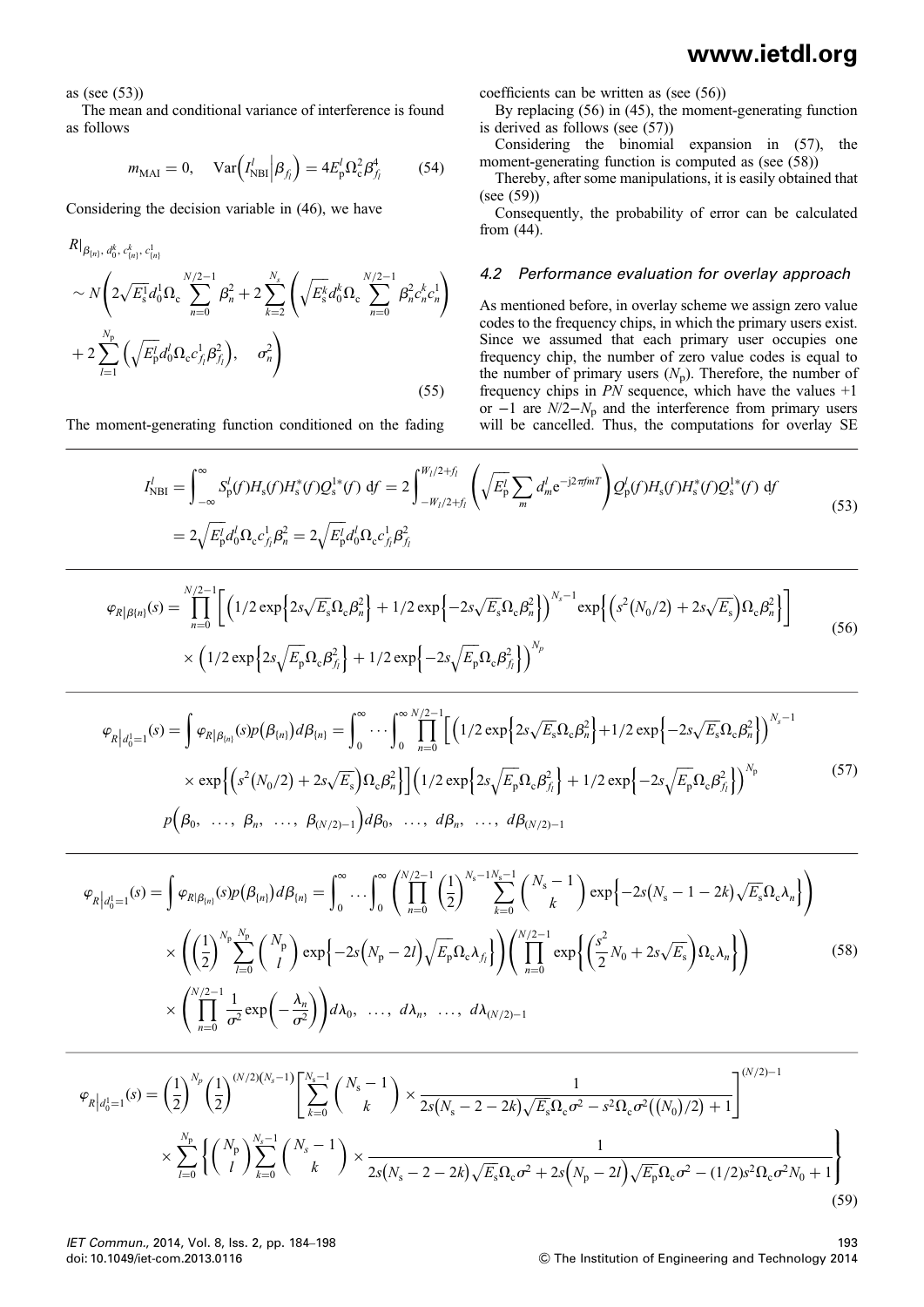system are similar to the underlay scheme with a little difference. We must replace the number of frequency chips  $N/2$  with  $N/2 - N_p$ . In addition, the primary users' interferences do not exist. Consequently, the expression for BER analysis in AWGN channel noting (33) will be as

$$
P_b = Q\left(\sqrt{\frac{E_s^1(N - 2N_p)\Omega_c}{\sum_{k=2}^{N_s} E_s^k \Omega_c + ((N_0)/2) (N/(N - 2N_p))}}\right)
$$
\n(60)

Moreover, in fading channel the moment-generating function will be as (see  $(61)$ )

Then, the error probability can be obtained from (44).

#### 5 Numerical results

In this section, we present analytical expressions and simulation results in different cases to evaluate the performance of the proposed method. Analytic and simulated  $P_b$  against SNR and the number of secondary and primary users are used as the performance metrics to validate the underlay and overlay SE methods. To this end, we consider two channels, AWGN and fading, for underlay and overlay techniques. Finally, we compare the results of cognitive SE-CDMA with the SD-SMSE method proposed in [3, 4].

Noting (25) and (28), we define the SNR of underlay and overlay schemes for performance analysis of secondary users in AWGN channel as

$$
SNR_{underlay} = \frac{E_s N \Omega_c}{N_0/2},
$$
  
\n
$$
SNR_{overlay} = \frac{E_s (N - 2N_p) \Omega_c}{\left(N/(N - 2N_p)\right) N_0/2}
$$
 (62)

Also, the average SNR in fading channel is

$$
SNR_{underlay} = \frac{E_s N \Omega_c \sigma^2}{N_0/2},
$$

$$
SNR_{overlay} = \frac{E_s (N - 2N_p) \Omega_c \sigma^2}{\left(N/(N - 2N_p)\right)N_0/2}
$$
(63)

For fair comparison, the same SNR per bit is used for overlay and underlay methods in our evaluations. For the primary user the SNR is defined as  $((E_p \Omega_c)/(N_0/2))$  in AWGN channel and the average SNR for fading channel is considered as  $((E_p \Omega_c \sigma^2) \tilde{N}(N_0/2)).$ 

#### 5.1 Performance analysis of primary users

In Fig. 5, we evaluated the performance of primary users in the presence of secondary users as interference. In overlay scheme using three level codes, there is no interference from secondary to primary users; thus, we investigate the system performance in underlay technique. We assumed that all secondary users have the same transmitted power as  $((P_s)/(P_p)) = -16$  dB, where  $P_p = ((E_p)/T)$  and  $P_s = ((E_s)/T)$ are the transmitted powers of primary and secondary users, respectively. Fig. 5 shows that simulation results verify analytical evaluations. As expected, increasing the SNR



**Fig. 5** Performance of the desired primary user in underlay method for AWGN and fading channels,  $N = 128$ ,  $((P_s)/(P_p)) = -16$  dB  $a N<sub>s</sub> = 3$  $b$  SNR = 15 dB

$$
\varphi_R(s) = \left[ \left( \frac{1}{2} \right)^{N_s - 1} \sum_{k=0}^{N_s - 1} \binom{N_s - 1}{k} \frac{1}{2s(N_s - 2 - 2k)\sqrt{E_s} \Omega_c \sigma^2 - s^2 \Omega_c \sigma^2((N_0)/2) \left( N / \left( N - 2N_p \right) \right) + 1} \right]^{((N - 2N_p)/2)} \tag{61}
$$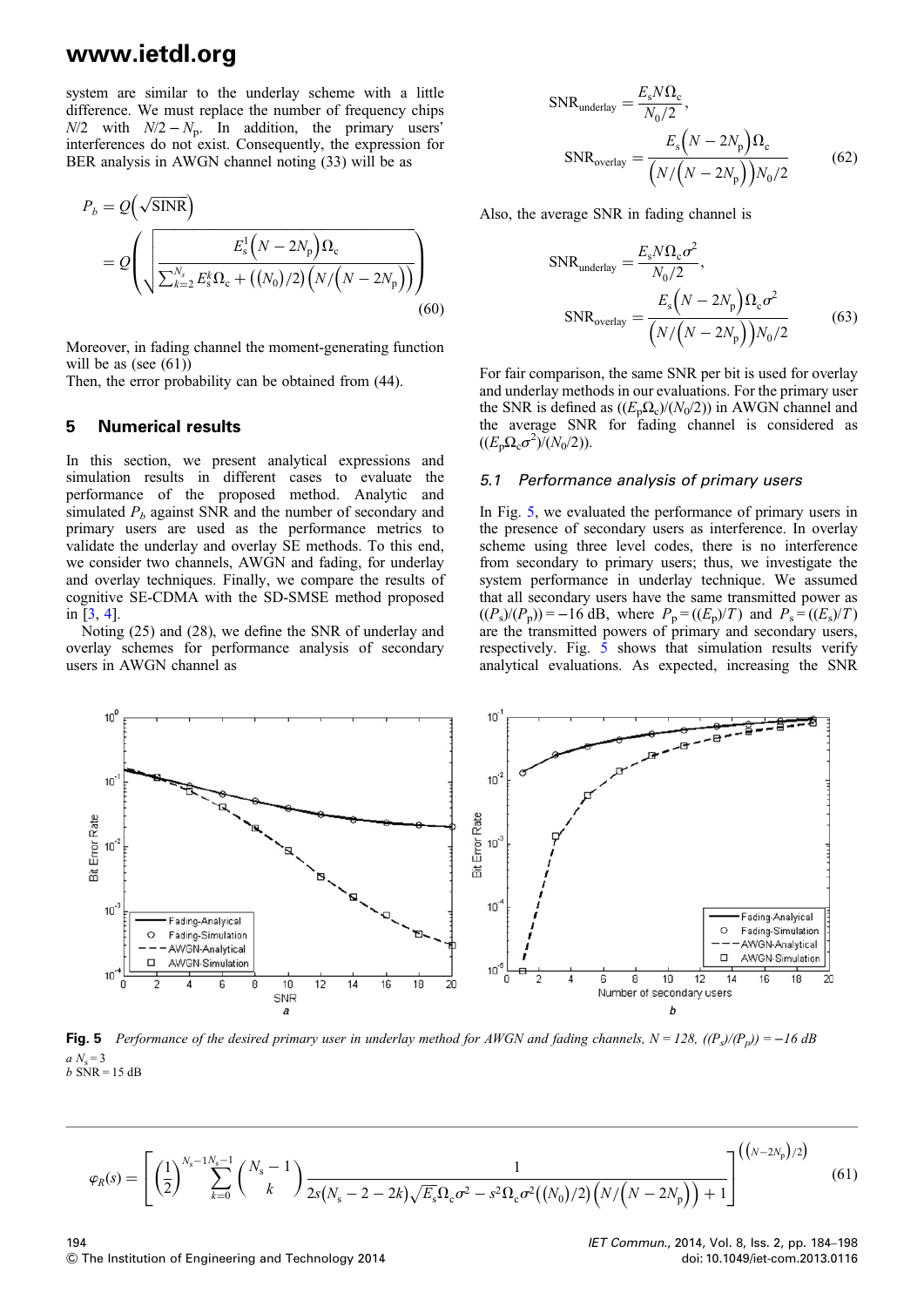

Fig. 6 Performance of desired secondary user in AWGN and fading channels for both Gaussian assumption and exact analysis,  $N_p = 3$ , and  $N = 128$ 

a AWGN, underlay

b Fading, underlay



Fig. 7 Performance of desired (first) secondary user in AWGN and fading channels for different number of primary users,  $N = 128$ ,  $SNR = 15$  dB and  $((J_p)/(P_s)) = +10$  dB a AWGN, underlay

b Fading, underlay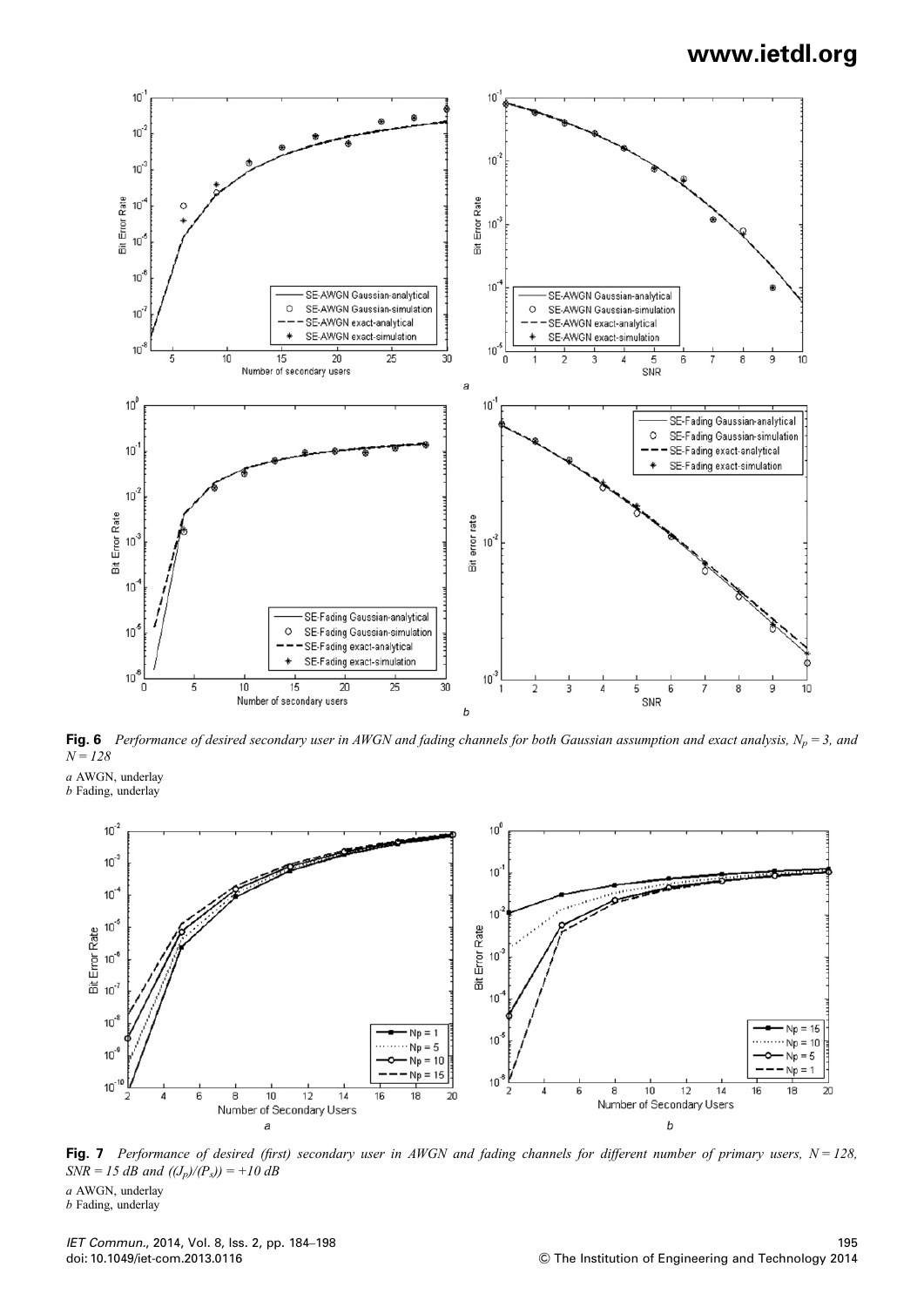

Fig. 8 Performance comparison of underlay and overlay SE cognitive systems in AWGN and fading channels,  $N = 128$  $a\left((J_{p})/(P_{s})\right) = +10$  dB,  $N_{s} = 5$ ,  $N_{p} = 3$ 

 $b\left((J_p)/(P_s)\right) = +25$  dB,  $N_s = 5$ ,  $N_p = 3$  $c \left(\frac{J_p}{I_s}\right)(P_s)$  = +10 dB, SNR = 15 dB,  $N_p$  = 3  $d ((J_p)/(P_s)) = +25 dB$ , SNR = 15 dB,  $N_p = 3$  $e ((J_p)/(P_s)) = +10$  dB, SNR = 15 dB,  $N_s = 5$  $f((J_p)/(P_s)) = +25$  dB, SNR = 15 dB,  $N_s = 5$ 

reduces the probability of error. Additionally, it is observed from Fig. 5b that as the number of secondary users increases the system performance degrades. Since the interferences from the secondary users to the desired primary user increase and consequently this would raise the probability of error.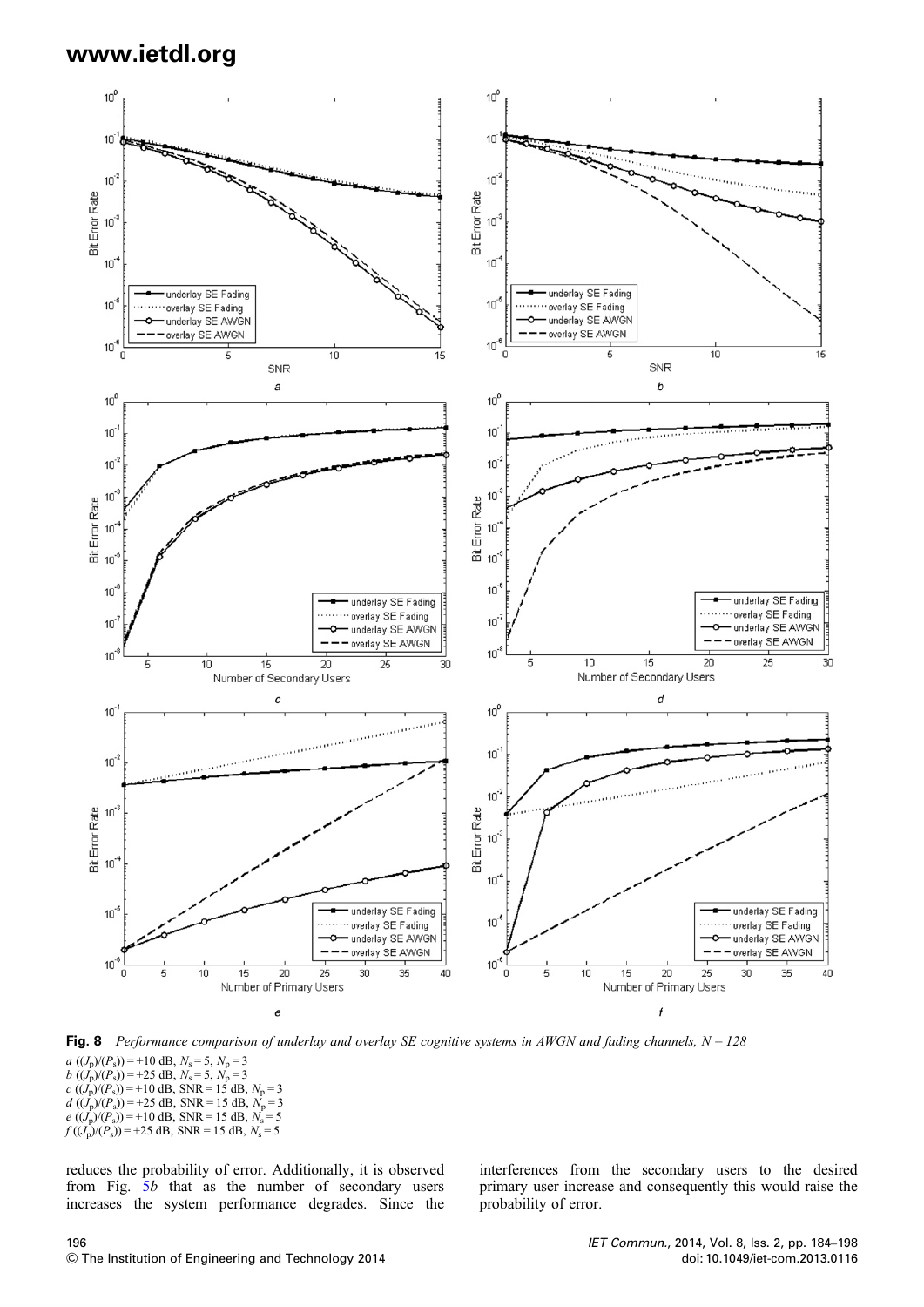#### 5.2 Performance analysis of secondary users

Fig. 6 illustrates the performance of the desired (first) secondary user against the number of secondary users and SNR in AWGN and fading channels for both Gaussian assumption and exact analysis of NBI (due to the primary users) in the underlay approach. The interference-to-signal power ratios for both Gaussian assumption and exact analysis of NBI are set to 10 dB. We observe that when the number of secondary users increases, the probability of error increases in both AWGN and fading channels, because the interference from other secondary users increases. In addition, the increment of SNR will improve the system performance, as expected. It is observed that the simulation results verify analytical evaluations.

Further, as Fig. 6 shows in AWGN channel, the results for Gaussian assumption and exact analysis are the same. In fading channel, there is a little difference between the two curves in high SNRs or when the number of secondary users is less than five. As a result, considering the primary users NBIs as Gaussian processes is a reasonable assumption.

Fig. 7 shows the performance of desired (first) secondary user for different numbers of primary users in AWGN and fading channels. In overlay technique, the interference of primary users is omitted by assigning zero value codes in the frequency chips occupied by these users. As a result, we evaluate the effect of increase in the number of primary users for underlay scheme. All primary users have the same power spectrum. It is observed that as the number of primary users increases, the interference of primary users on the desired secondary user increases and the underlay performance degrades.

Now, we compare the underlay and overlay techniques for cognitive spectrally encoded system in different schemes. In Fig. 8, we have demonstrated that when the power spectrum of primary users is small, both underlay and overlay techniques have almost the same performance in terms of increasing SNR and number of secondary users (Figs. 8a and c), but when the power spectrum of narrowband primary users is large, overlay technique outperforms the underlay technique (Figs.  $8b$  and d). The reason is that, when we assign zero code to the primary users' frequency bands in the overlay scheme, the interference from primary users to secondary users is cancelled. However, note that in overlay technique, we should increase the spectrum level in the chips that are not zero to compensate for the loss in signal power. In Figs. 8e and  $f<sub>1</sub>$  we compared both techniques in terms of increasing number of primary users. As shown, when the power spectrum of primary users is small, underlay technique has better performance for large number of primary users. When the number of primary users increases, the number of frequency chips that are assigned to zero in overlay scheme increases and this decreases the code length, available bandwidth and processing gain; consequently, the performance degrades. However, when the power spectrum of primary users is large, increasing the number of primary users degrades the performance of underlay technique more than overlay scheme.

The BER expression of desired secondary user in AWGN channel for SMSE framework is given in [3] by

$$
P_b = Q\left(\sqrt{\text{SINR}}\right)
$$
  
= 
$$
Q\left(\sqrt{\frac{2E_s}{2\sum_{l=1}^{N_p} \left(\left(M_l E_p^l\right) / \left(N_f\right)\right) + N_0}}\right)
$$
(64)

where  $N_f$  is the number of frequency components for SMSE method. For fading channel, the BER is calculated in [4] as follows

$$
P_b = \frac{1}{2} \left( 1 - \sqrt{\frac{E[\beta^2]E_s}{E[\beta^2]E_s + 2\sum_{l=1}^{N_p} \left( \left(M_l E_p^l \right) / \left(N_f\right) \right) + N_0} \right) \tag{65}
$$

The average SNR in  $[3, 4]$  is defined as

$$
SNR_{SMSE} = \frac{E_s}{N_0/2}
$$
 (66)

For comparison, we assign  $N_f$  = 64 for SMSE technique as the



**Fig. 9** Performance comparison of cognitive underlay SE-CDMA and underlay SD-SMSE,  $N_s = 5$ ,  $N = 128$ a  $N_p = 3$ ,  $((J_p)/(P_s)) = +10$  dB b SNR = 15 dB,  $((J_p)/(P_s)) = +10$  dB